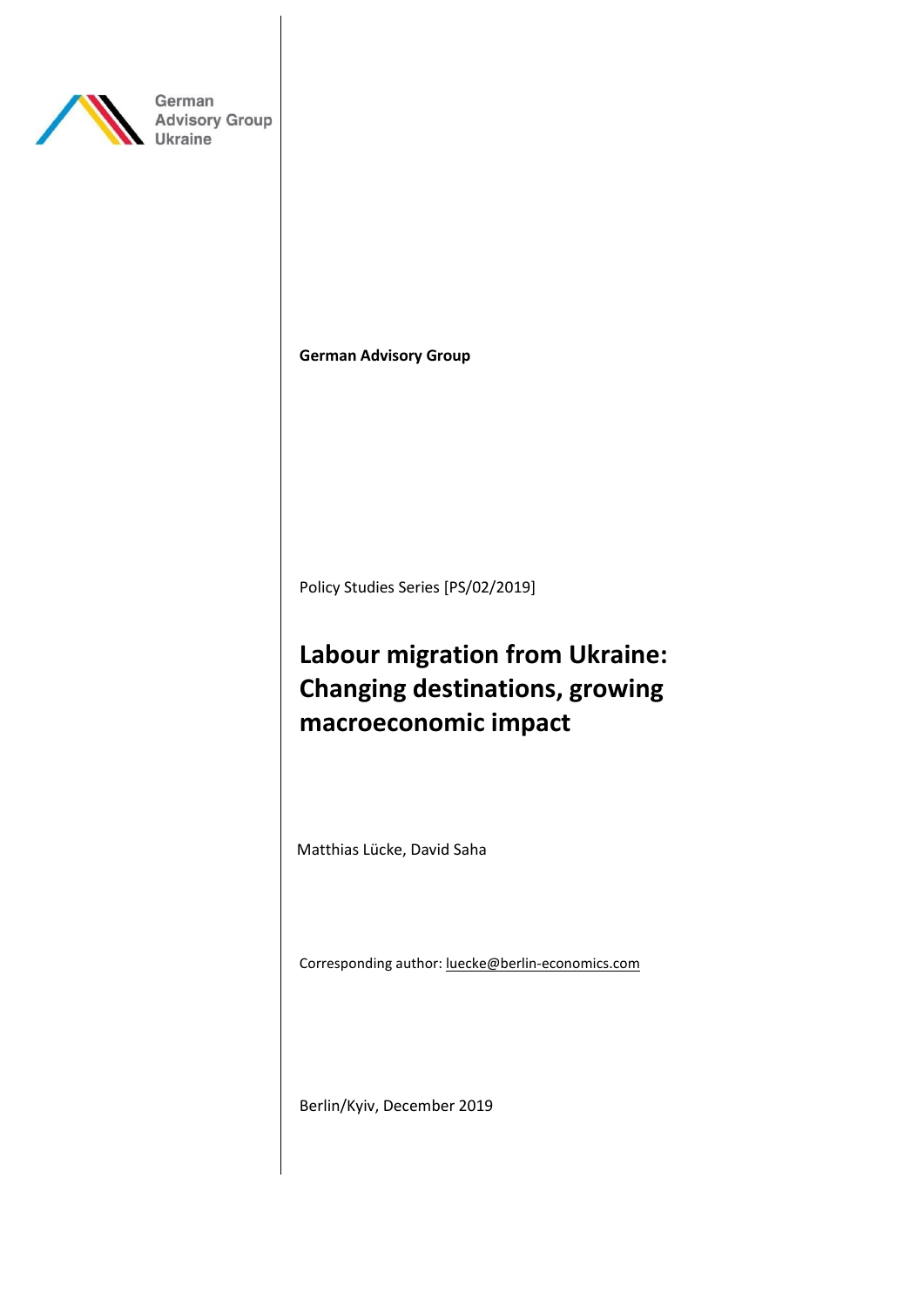## **About the German Advisory Group**

The German Advisory Group on Economic Reforms, which has been active in Ukraine since 1994, advises the Ukrainian Government and other state authorities such as the National Bank of Ukraine on a wide range of economic policy issues and on financial sector development. Our analytical work is presented and discussed during regular meetings with high-level decision makers. The group is financed by the German Federal Ministry for Economic Affairs and Energy.

# **German Advisory Group**

c/o BE Berlin Economics GmbH Schillerstr. 59 D-10627 Berlin Tel: +49 30 / 20 61 34 64 0 Fax: +49 30 / 20 61 34 64 9 info@beratergruppe-ukraine.de www.beratergruppe-ukraine.de

© 2019 German Advisory Group / Berlin Economics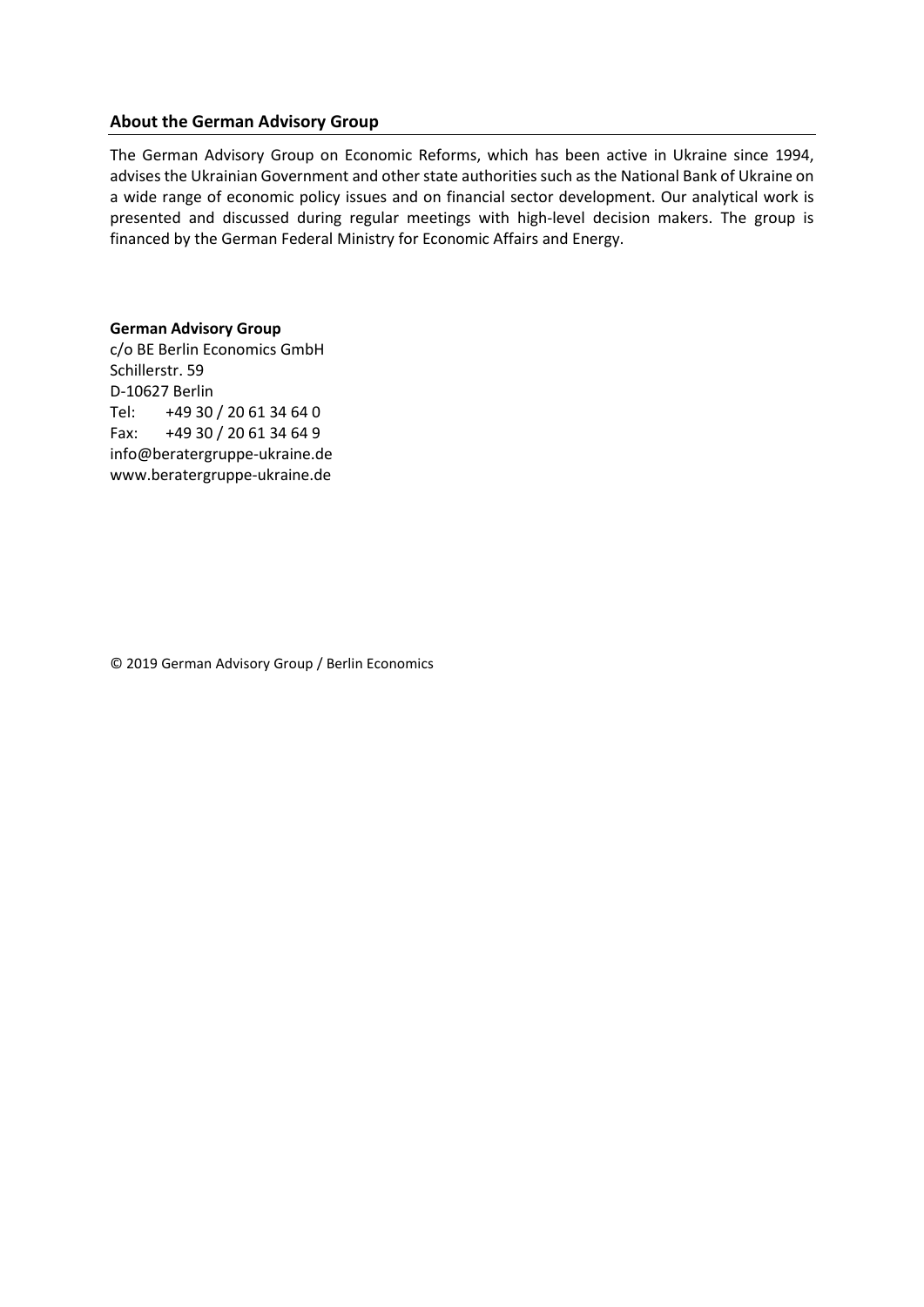# **Labour migration from Ukraine: Changing destinations, growing macroeconomic impact**

# <span id="page-2-0"></span>**Executive Summary**

Labour migration from Ukraine is receiving increasing attention due to reports about a rapidly growing number of Ukrainian migrants in Poland and other EU member states. This Policy Study analyses available data on labour migration from Ukraine to shed light on its extent and characteristics, recent developments, and its economic impact on Ukraine.

# Total extent of labour migration

To assess the number of migrants abroad and understand the various patterns of migration in different destination countries, we have pulled together information from several data sources. The special modules on migration for 2012 and 2017 as part of the Ukrainian Labour Force Survey (LFS) cover those migrants that are still members of a household in Ukraine – hence, mainly temporary migration (both, regular and irregular). By contrast, administrative data from partner countries, especially as harmonized by Eurostat, relate to all Ukrainian citizens officially present, but exclude (by definition) irregular migrants. Based on 2017 data, we estimate that, as a lower bound, there are at least 2 million Ukrainian labour migrants who still interact with the Ukrainian economy (regular and irregular; permanent and temporary).

# Destination countries and regions of origin

Between 2012 and 2017, the number of migrants in Russia declined by at least one third, whereas the number of migrants in Poland tripled to half a million. Polish data also suggests that Ukrainian labour migration to Poland continued at a pace of 200,000 new migrants per year in 2017 and 2018. 3 out of 4 migrants from Ukraine were working in the EU in 2017.

Migrants originate overwhelmingly from the western oblasts of Ukraine: 69% of migrants vs 27% of the overall population in 2017. The Western economic region is also the poorest (gross regional product is only 64% of the national average) and has a larger-than-average population share in rural areas (where migration prevalence is higher).

## Magnitude and origins of remittances

Personal remittances from migrants have grown to USD 11 bn in 2018 from USD 7 bn in 2015. At the same time, they remained almost constant at 8% of GDP, constituting a robust source of foreign exchange earnings. In terms of geographic composition, remittances have shifted away from Russia towards Poland and other EU member states, mirroring migrants' destinations. Two thirds of remittances now originate in the EU.

# Socioeconomic characteristics of labour migrants from Ukraine

The socioeconomic and demographic characteristics of Ukrainian migrants differ substantially across destination countries. Hence, migration opportunities are available to Ukrainians with diverse characteristics. For example, in Italy, many migrants work as caregivers; 70% are women and almost half are older than 50 years. By contrast, in Poland, only one third of migrants are women and nearly half the migrants are under 35. Comparing migrants' education levels to the working-age population, fewer migrants have completed a tertiary education whereas a higher share have completed secondary or vocational education. Still, many work below their qualifications in relatively simple occupations, especially in EU countries.

## Effects of migration on labour market performance in Ukraine and macroeconomic interpretation

The recent increase in the number Ukrainian migrants in Poland, which may have reached an average 1 million individuals during the year 2019, up from 200,000 in 2012, has probably contributed to the rapid real wage growth in Ukraine following the 2014 crisis. Strong Polish demand for Ukrainian workers has reduced access barriers and expanded migration opportunities for Ukrainian workers. As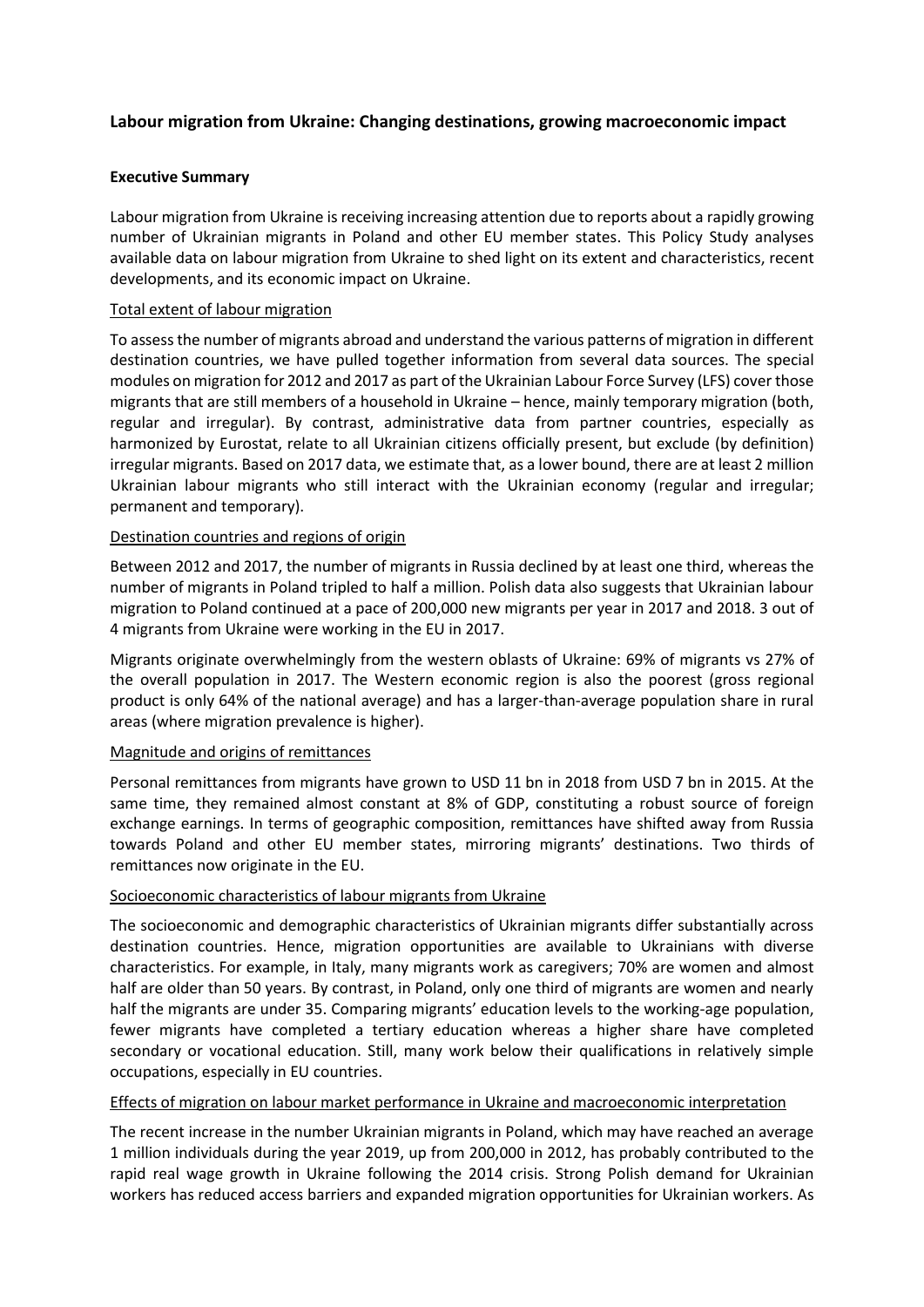a result, the domestic labour supply in Ukraine must have contracted. At the same time, while the real wage has grown in Ukraine, so has employment. Hence, labour demand must have remained strong possibly in part because higher remittances have increased the disposable incomes of Ukrainian households.

Furthermore, while the real wage (adjusted for domestic inflation) has grown rapidly, the international competitiveness of the producers of internationally tradable goods and services in Ukraine ultimately depends on unit labour costs (i.e. wages adjusted for productivity growth) expressed in foreign currency. Even in 2019, unit labour costs calculated in EUR are still significantly lower than in 2013 – in large part because the large nominal Hryvnia depreciation in 2014 led to a lasting real depreciation. However, if the real wage continues to grow at its present rate (and it might if Polish demand for Ukrainian workers remains strong), Ukraine may become less competitive in terms of labour costs, with negative consequences for investment and growth.

Labour market data broken down by economic region within Ukraine show that migrants originate mostly from regions with below-average wages (West, Centre and South of Ukraine). At the same time, Western and Central Ukraine experienced relatively large increases in both wages and migration prevalence between 2012 and 2017, demonstrating the correlation between emigration and wage growth.

If a country receives large migrant remittances, this may cause a "Dutch disease": while remittances boost domestic income, strong demand for non-tradable goods and services (such as housing, domestic services, etc.) may lead to a real appreciation of the domestic currency, an increase in the real wage, and lower competitiveness for the producers of internationally tradable goods and services. So far, there is little sign of a Dutch disease in Ukraine: remittances have remained broadly stable in relation to GDP and unit labour costs expressed in foreign currency are still below their 2013 level.

# Policy implications

So far, Ukraine has seen stable employment in the face of a fast-growing real wage and a rising number of migrants abroad. However, authorities need to be aware that net migration to Poland and other EU member states will likely remain high, given the growing strength of migrant networks and improvements in access to EU labour markets with EU visa liberalisation. In this case, it is unlikely that strong labour demand will indefinitely compensate for the contraction of the domestic labour supply. At least four distinct challenges may then arise:

- Given the regional incidence of migration, there may be growing divergence in regional economic outcomes, with disadvantaged regions experiencing a combination of high emigration, poor economic opportunities at home, low investment, accelerated population aging, and strains on public infrastructure and service provision.
- Government revenue may be negatively affected as migrants' incomes are normally subject to income tax and social security contributions in the destination country. However, if migrants or their family members continue to live in Ukraine and use public infrastructure or services that are funded from Ukrainian tax revenue, this may strain the government's fiscal position (and be considered unfair by taxpayers within Ukraine). This negative effect will be mitigated to the extent that higher remittances lead to higher imports that are subject to import VAT and customs duties.
- Third, a growing share of each cohort of young Ukrainians leaving the education system might be headed for work or further study abroad. The better the education and vocational training system prepares students for all the opportunities that they may encounter, the better it serves its purpose.
- Fourth, the financial system will have to handle growing inflows of remittances transparently and safely and macroeconomic policies would need to address inflationary pressures that may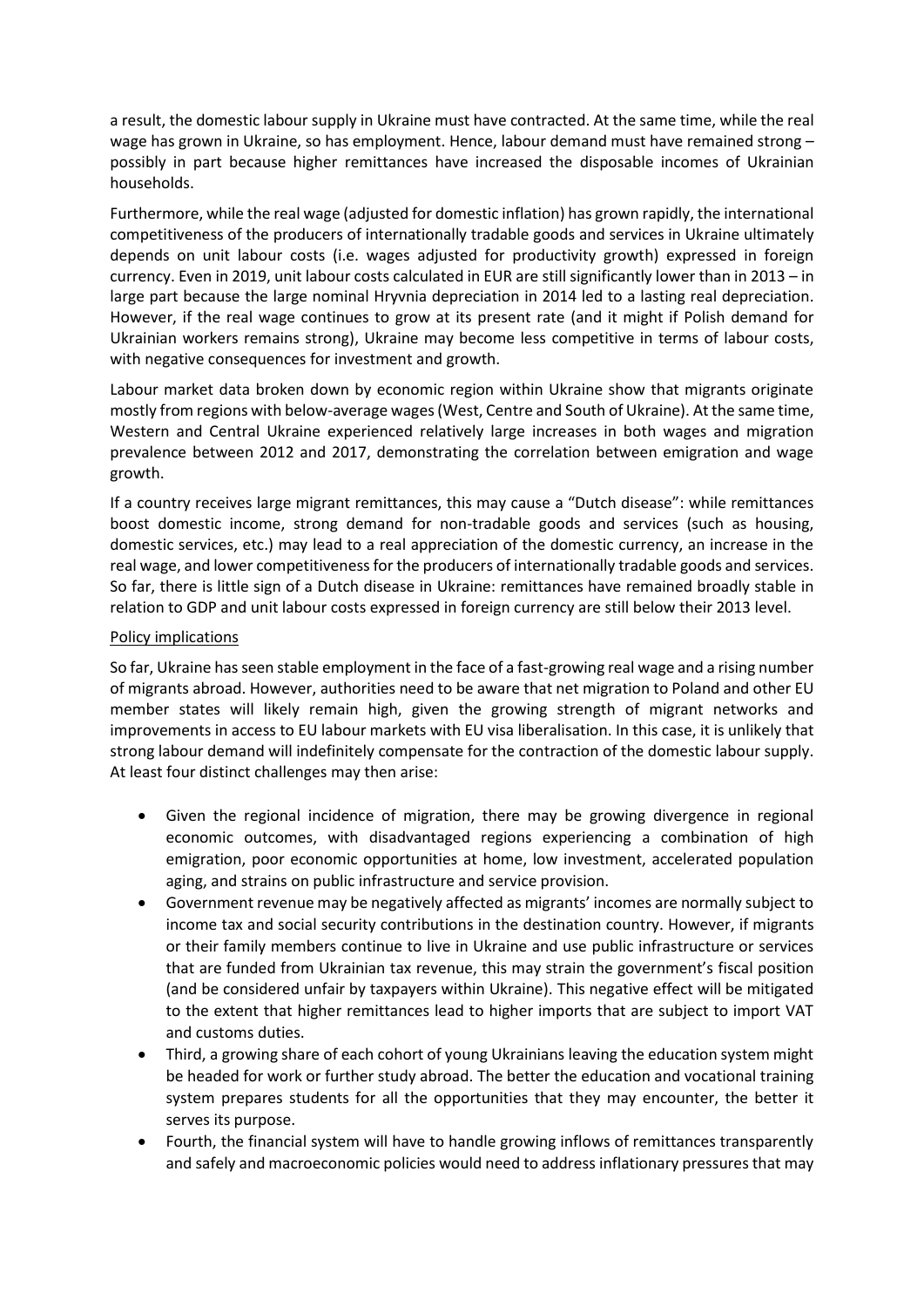result from growing demand for non-tradable goods and services and the resulting structural changes in the economy (including such phenomena as real estate booms).

As there are numerous countries that face similar challenges, the Ukrainian authorities can benefit from their experiences. There is a good understanding among the international academic and policy communities about what constitutes good practices in each policy area (or at least, there are debates that Ukrainian authorities may draw on as they prepare to face these challenges). We discuss each policy area in more detail in Section 6.

Above all, potential migrants compare their living conditions and prospects at home with their possible destination countries; on this basis, they decide whether to emigrate or not. If young Ukrainians feel that their prospects in Ukraine are uncertain or uninspiring, they will continue to emigrate in growing numbers. The best way to address the possible challenges due to continuing emigration is for Ukrainian authorities to push ahead with reforms to create favourable conditions for economic growth and social development Ukraine.

## **Acknowledgements**

The authors are highly grateful for valuable comments and insights to Olga Pogarska and the research division of the Ukrainian National Bank, the participants of a joint workshop of the Ukrainian, Austrian and Polish National Banks in Vienna, Jens Krauss-Massé of the German Embassy in Kyiv and Olga Kupets. We thank Lara Bohnet, Sophie Paul and Vitaliy Kravchuk for excellent research assistance.

## **Authors**

| Matthias Lücke | matthias.luecke@ifw-kiel.de | +49 431 / 8814-497     |
|----------------|-----------------------------|------------------------|
| David Saha     | saha@berlin-economics.com   | +49 30 / 20 61 34 64 0 |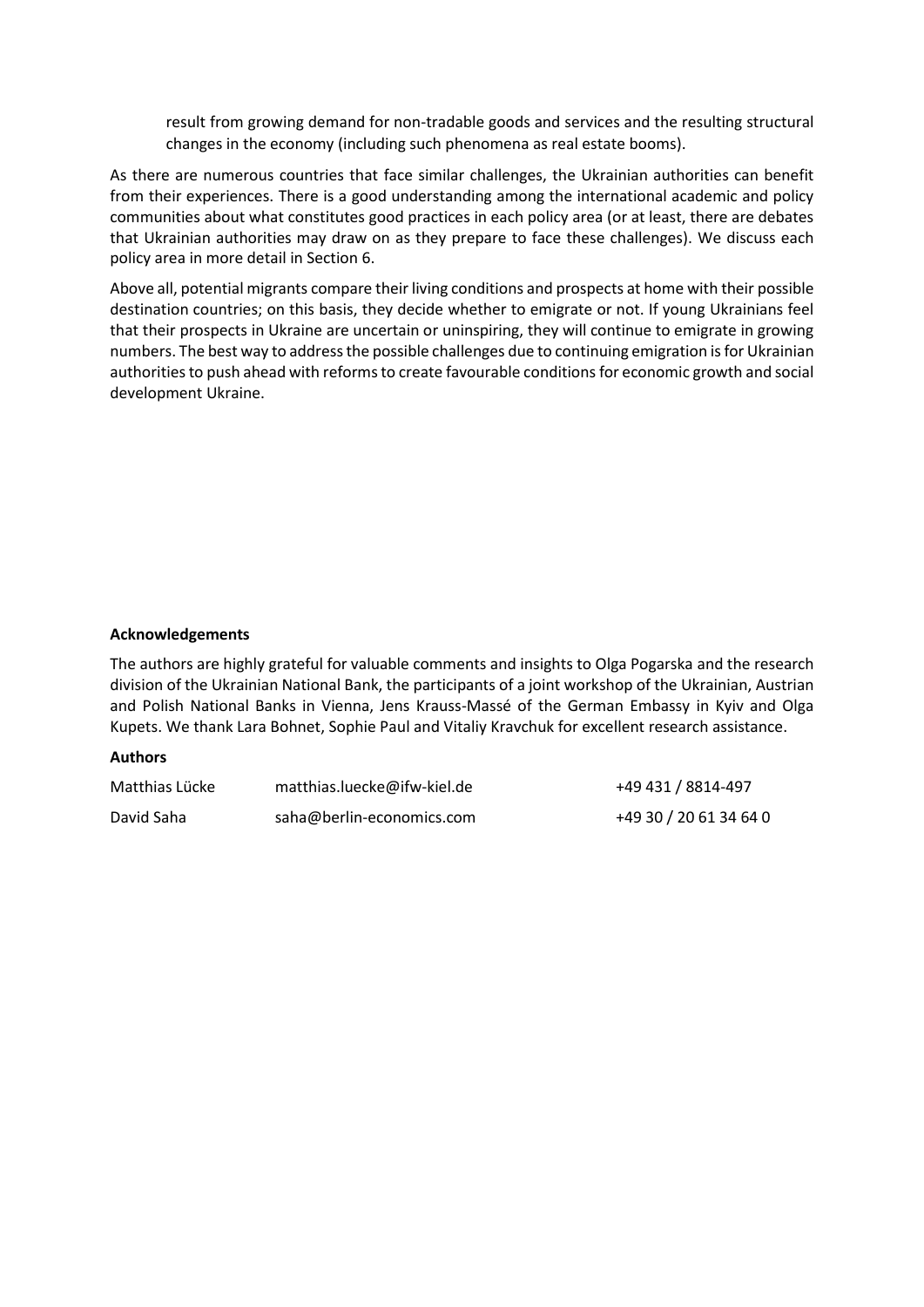# **Table of contents**

| $\mathbf{1}$ |                                                                       |  |  |  |  |  |
|--------------|-----------------------------------------------------------------------|--|--|--|--|--|
| 2            |                                                                       |  |  |  |  |  |
|              | 2.1                                                                   |  |  |  |  |  |
|              | 2.2                                                                   |  |  |  |  |  |
|              | 2.3                                                                   |  |  |  |  |  |
|              | 2.4                                                                   |  |  |  |  |  |
| 3            |                                                                       |  |  |  |  |  |
| 4            |                                                                       |  |  |  |  |  |
|              | 4.1                                                                   |  |  |  |  |  |
|              | 4.2                                                                   |  |  |  |  |  |
| 5            | Macroeconomic effects of migration and remittances in the long run 27 |  |  |  |  |  |
| 6            |                                                                       |  |  |  |  |  |
|              |                                                                       |  |  |  |  |  |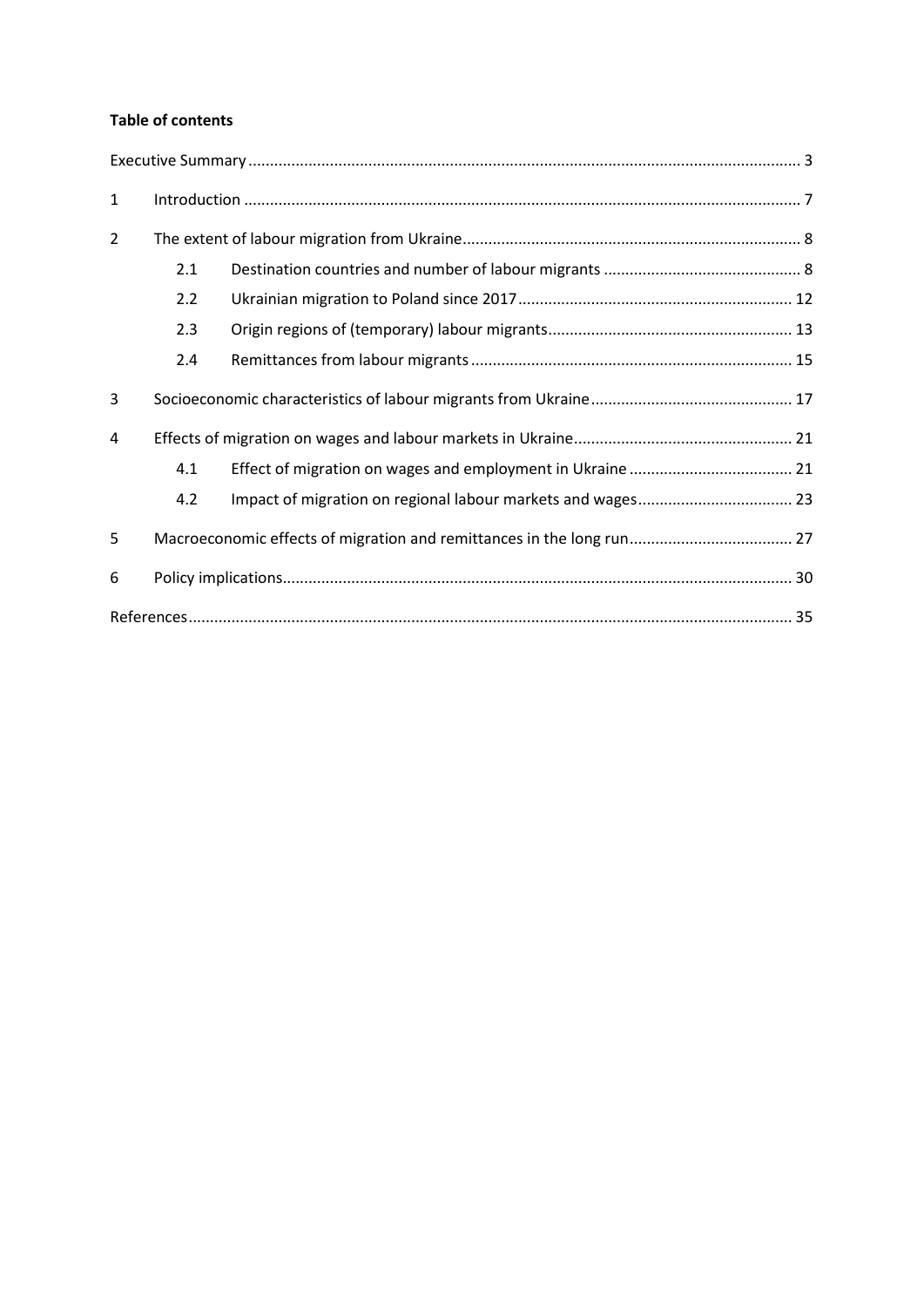## <span id="page-6-0"></span>**1 Introduction**

'A whole generation has gone': Ukrainians seek a better life in Poland – The Guardian,  $18<sup>th</sup>$  April 2019

Ukraine's workers abroad fuel property boom back home  $-$  FT, 26<sup>th</sup> August 2019

Eastern Europe Feeds on a Shrinking Ukraine - Bloomberg.com, 20<sup>th</sup> February 2019

The migration of Ukrainian citizens to other countries has received increasing interest in media and policy debate the recent years. There are good reasons for this: migration from Ukraine appears to be growing and changing its character, with Poland replacing Russia as the prime destination country. However, the extent, characteristics and effects of labour migration from Ukraine in the years since 2014 are so far not well understood. While some voices in the debate talk of labour migration of up to 9 million people<sup>1</sup> – which would be absolutely massive for a country of around 40 million citizens – national statistics only show a migrant stock (Ukrainians abroad) of about 1.3 million people<sup>2</sup>. And while some commentators argue that migration is clearly beneficial for Ukraine as migrants' remittances complement domestic incomes and support the current account<sup>3</sup>, others are concerned about a negative impact on investment due to labour shortages and increasing wages in Ukraine.

It is clear that migration from Ukraine has been rising overall in the past years. There was always labour migration of Ukrainians, mainly to Russia, but since 2014, the situation may have changed systematically: migration to Russia appears to have significantly declined due to conflict with Russia, while the economic crisis after the "revolution of dignity" in 2014 has probably increased labour migration overall. There are clear signs that the increase in the migrant stock is real and the destination of migrants has changed from east to west.

This dynamic is probably here to stay. Wage differentials between Ukraine and EU member states remain high and immigration rules in the EU may become more relaxed. In addition to existing opportunities to work legally in Poland, visa-free travel facilitates informal employment as well as searching for a job in the EU. Some EU member states are also contemplating to improve access to their labour markets for non-EU citizens to counteract shortages of skilled workers, such as Germany with its "skilled labour immigration law"<sup>4</sup> in 2019.

While labour migration from Ukraine has changed substantially since 2014, the picture is not very clear because of stark differences between the various data sources. Furthermore, the effects on Ukraine are unclear: will positive or negative effects dominate? Through this Policy Study, we aim to contribute to this debate with facts and analysis to lead to an improved understanding of the extent and economic effects of labour migration for Ukraine. We will concentrate on labour migrants from Ukraine and on changes since 2014, often by comparing the 2012 and 2017 special modules of the Ukrainian Labour Force Survey (LFS) on labour migration.

This study is structured as follows: we first present a comprehensive picture of the extent and characteristics of labour migration from Ukraine. In Chapter 2, we assess the likely extent of labour

<sup>1</sup> *<https://www.wilsoncenter.org/blog-post/losing-brains-and-brawn-outmigration-ukraine-0>*

<sup>&</sup>lt;sup>2</sup> E.g. the latest, 2017 labour migration module in the Ukrainian Labour Force Survey

<sup>3</sup> *<https://www.nzz.ch/wirtschaft/millionen-ukrainer-wandern-in-den-westen-aus-gut-so-ld.1474125>*

<sup>4</sup> *<https://www.make-it-in-germany.com/de/visum/arten/arbeiten/fachkraefteeinwanderungsgesetz/>*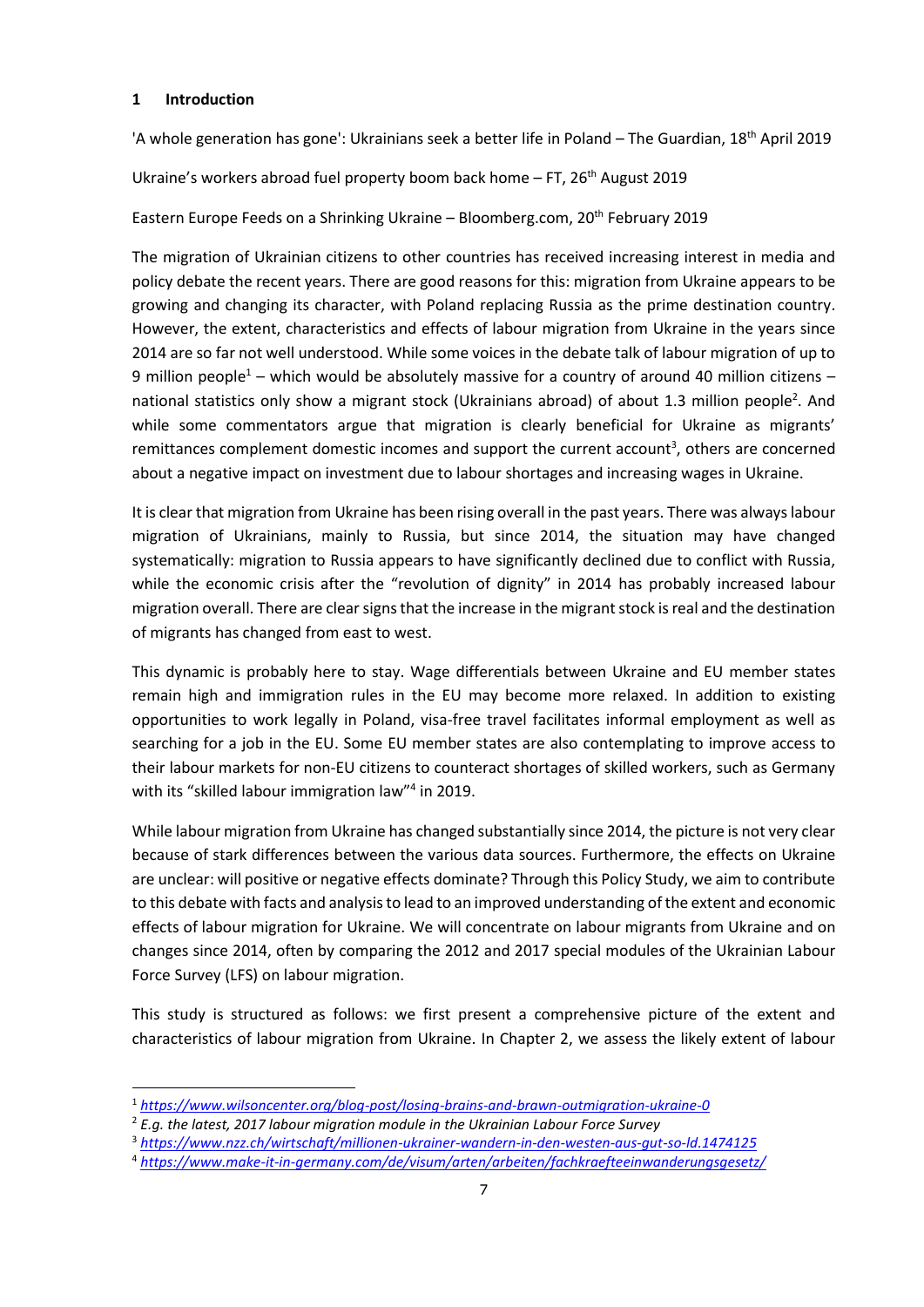migration from Ukraine by comparing the available data sources. We analyse destination countries as well as the regions of origins within Ukraine and discuss the evolution of migrant remittances. In Chapter 3, we turn to key socioeconomic characteristics of migrants and discuss implications for access to migration opportunities and patterns of migration. The following chapters analyse the economic effects of migration. Chapter 4 focuses on the impact of emigration on labour market performance in Ukraine. In Chapter 5, we analyse possible macroeconomic consequences of migration and remittances. Finally, we point out the policy implications of our analysis in Chapter 6.

#### <span id="page-7-0"></span>**2 The extent of labour migration from Ukraine**

Migration is a multi-faceted phenomenon and this is reflected by a wide variety of possible definitions and data sources. In this Policy Study, we analyse the impact of emigration on the Ukrainian economy today. Therefore, we are interested in those emigrants that currently maintain linkages with the Ukrainian economy – rather than, for example, the global Ukrainian Diaspora that includes many individuals who have left Ukraine several decades ago and may have few current economic interactions with Ukraine.

We begin by considering data on the number of emigrants abroad (the "migrant stock"), with a view to reconciling different concepts of migration and contradictory data sources and identifying those migrants who currently interact with the Ukrainian economy (Section 2.1). As comprehensive data are available only for the year 2017, we then examine more recent developments in migration to Poland (Section 2.2), which is now the main destination country. We complement our review of emigrants by destination countries with a look at the available information on where, within Ukraine, emigrants originate. As there is a pronounced regional pattern, this information will later be at the heart of our assessment of the likely economic effects of emigration (Section 2.3). To conclude this chapter, we review the evolution of personal remittances received by Ukraine (Section 2.4).

A key distinction in this Policy Study is between temporary (circular, seasonal) and permanent migrants. Many Ukrainian migrants belong to a household in Ukraine while they work abroad for part of the year or even continuously for several years (apart from spending holidays at home). As they belong to a Ukrainian household, these migrants are covered by household surveys in Ukraine, such as the Labour Force Survey or Household Budget Survey. We use the term "temporary" migrant as a shorthand for this category.

By contrast, permanent migrants are members of a household in their destination country, typically with their core family members. They may send remittances to relatives or friends or contribute to charitable causes in Ukraine as members of the Diaspora. Permanent migrants are not covered by censuses or household surveys in Ukraine, but may be identified through destination country data (administrative, census, or household survey).

## <span id="page-7-1"></span>*2.1 Destination countries and number of labour migrants*

In population statistics, the standard definition of a migrant is a person that lives outside their country of birth. Different data sources apply different definitions of how long a person must live in their destination country to be considered a migrant. Unfortunately, this standard definition is not helpful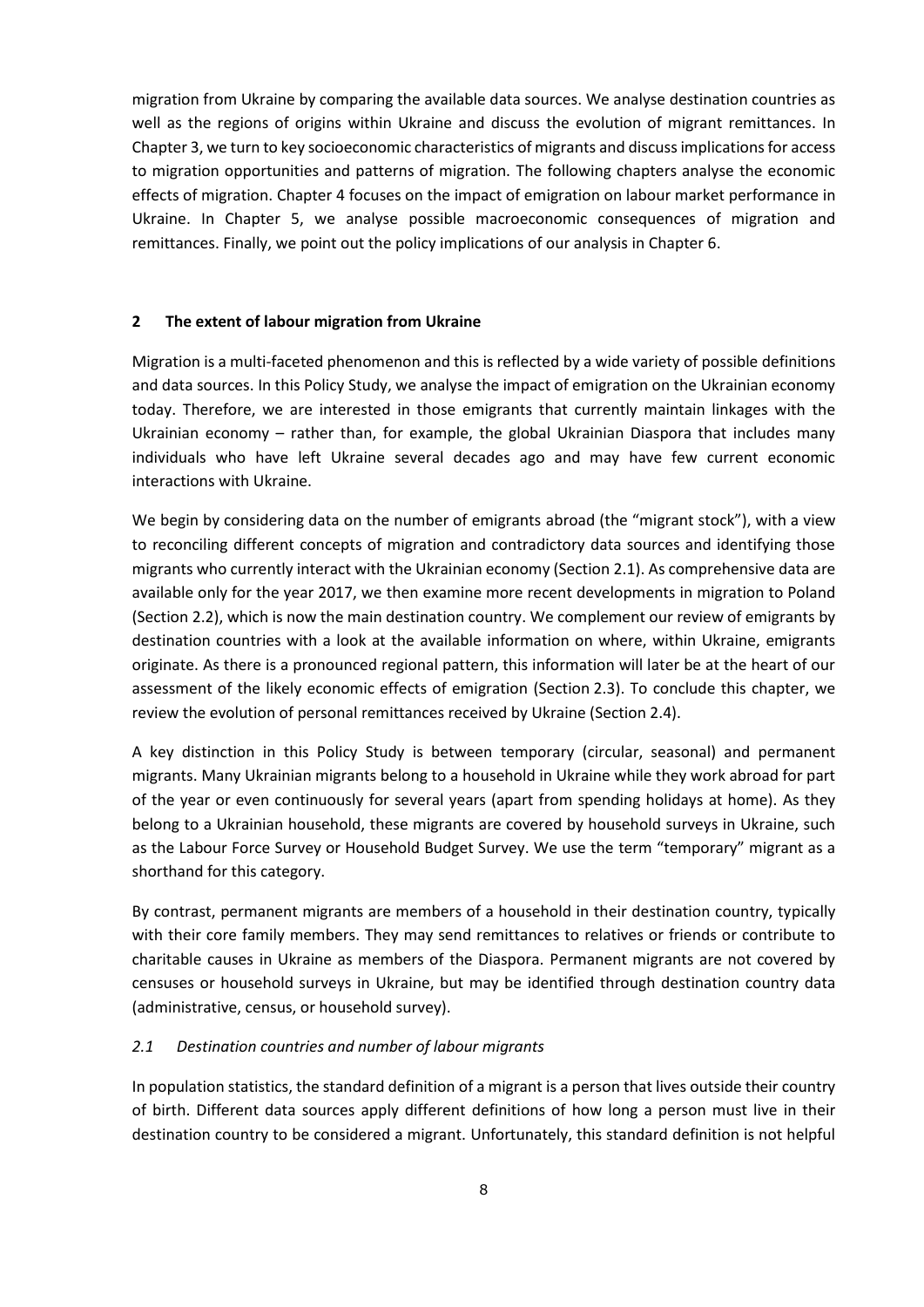for our purposes: many people who were born in Ukraine have lived abroad for so long that they no longer interact economically with Ukraine.

|                                      | <b>World Bank Data</b> |       | <b>Labour Force Survey</b> |       | Partner country data** |       |
|--------------------------------------|------------------------|-------|----------------------------|-------|------------------------|-------|
|                                      | $\overline{20}10$      | 2017  | 2012                       | 2017  | 2012                   | 2017  |
| <b>Former Soviet</b><br><b>Union</b> |                        |       |                            |       |                        |       |
| <b>Belarus</b>                       | 141                    | 227   | 21                         | 22    | n.a.                   | n.a.  |
| <b>Kazakhstan</b>                    | 272                    | 346   | n.a.                       | n.a.  | n.a.                   | n.a.  |
| <b>Russian Federation</b>            | 3.647                  | 3.272 | 510                        | 343   | n.a.                   | 346** |
| <b>EU</b> member states              |                        |       |                            |       |                        |       |
| <b>Czech Republic</b>                | 34                     | 138   | 152                        | 123   | 103                    | 116   |
| Germany                              | 203                    | 212   | 28                         | 10    | 112                    | 118   |
| <b>Italy</b>                         | 173                    | 232   | 156                        | 147   | 225                    | 235   |
| Poland                               | 333                    | 221   | 169                        | 507   | 122                    | 451   |
| Portugal                             | 15                     | 48    | 21                         | 21    | 44                     | 32    |
| Spain                                | 88                     | 96    | 53                         | n.a.  | 78                     | 89    |
| <b>Total EU (Eurostat)</b>           |                        |       |                            |       | 779                    | 1.177 |
| <b>Other</b>                         |                        |       |                            |       |                        |       |
| <b>Israel</b>                        | 249                    | 137   | n.a.                       | 14    | n.a.                   | n.a.  |
| <b>United States</b>                 | 332                    | 348   | n.a.                       | 23    | n.a.                   | n.a.  |
| Countries not listed*                | 1.038                  | 717   | 70                         | 93    |                        |       |
| <b>TOTAL</b>                         | 6.525                  | 5.995 | 1.182                      | 1.303 |                        |       |

<span id="page-8-0"></span>**Table 1: Ukrainian migrants' destinations by data source**

*\*Difference between totals and countries listed; Labour Force Survey data include US, Israel in 2012; Spain in 2017*

*\*\* All EU data from Eurostat, RUS data from Rosstat* 

*Source: World Bank; Ukrstat, LFS 2012 and 2017; Eurostat; Rosstat* 

This becomes clear from World Bank migrant stock data, which is the most comprehensive global database for bilateral (country pair) migrant stocks (Table 1): approximately 6 million individuals born in Ukraine lived abroad in 2017, with more than half in Russia and several hundred thousand in other Former Soviet Union republics. However, many of these individuals are probably citizens of their countries of residence and have no relevant current economic links with Ukraine. Conversely, based on the same definition, Ukraine is itself home to 5.4 million "immigrants" (individuals born outside Ukraine), including 3.3 million from Russia.<sup>5</sup> Again, most of these individuals have probably lived in Ukraine for several decades and have very few active links with the Russian economy. Nevertheless, this large figure serves as a reminder that many individuals abroad have a biographical connection with Ukraine and may potentially consider themselves part of the Ukrainian Diaspora – which may be a useful starting point for Diaspora policies on the part of the Government of Ukraine.

In contrast to population statistics (such as the World Bank database), special modules on labour migration attached to the Ukrainian Labour Force Survey (LFS) in the second quarters of 2012 and 2017 provide extensive information on "temporary" migrants that are still members of a household in

<sup>5</sup>  *World Bank Bilateral Migration Matrix 2017:* 

*http://www.knomad.org/sites/default/files/2018-04/bilateralmigrationmatrix20170\_Apr2018.xlsx*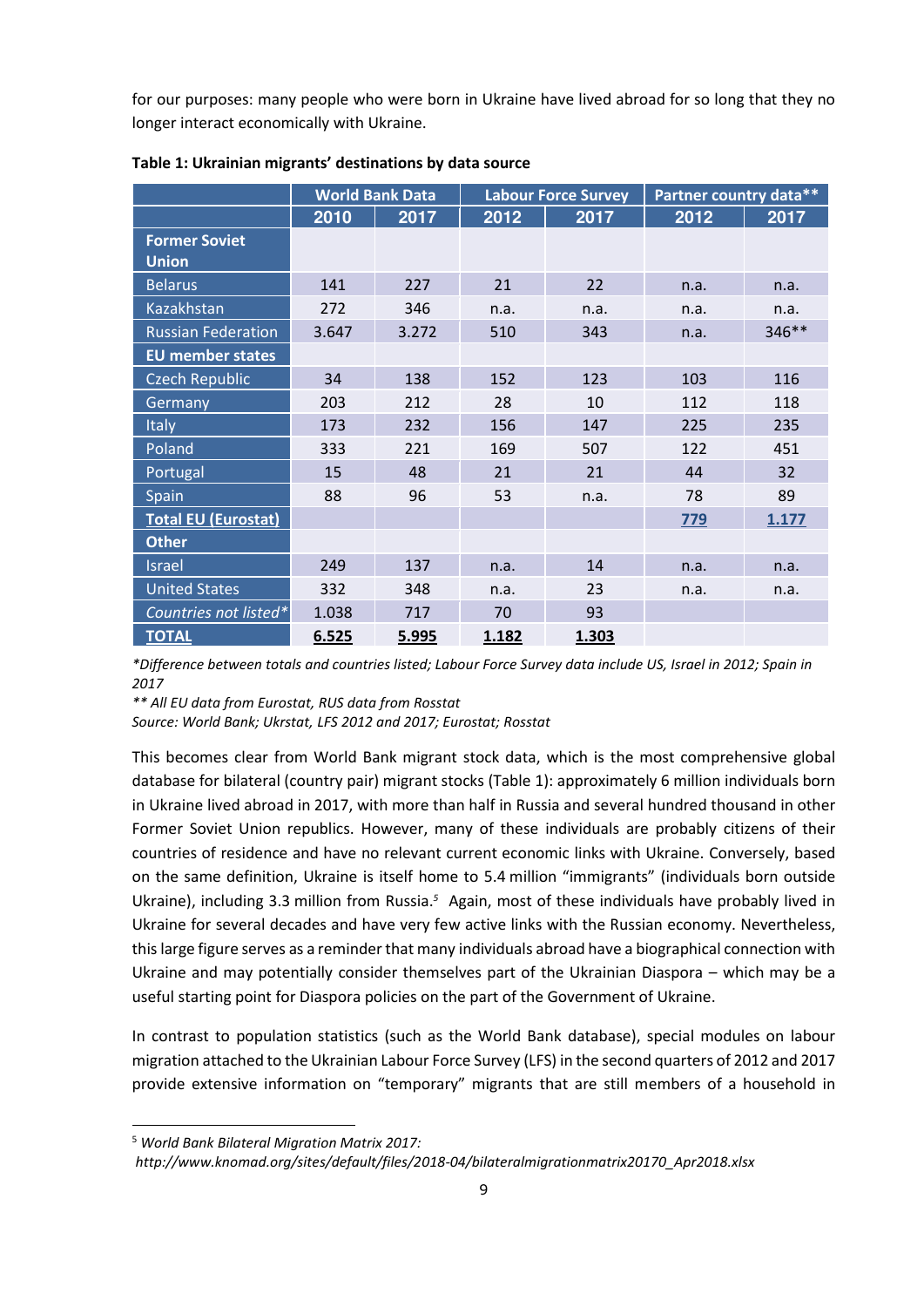Ukraine and therefore, by definition, part of the Ukrainian economy. In particular, the LFS modules include details on these migrants' location within Ukraine (Section [2.3\)](#page-12-0) and their socioeconomic characteristics (Section 3). However, the LFS inevitably ignores permanent emigrants who are no longer members of a household in Ukraine; further below, we consider partner country data that do cover permanent migrants.

With this important qualification, the LFS defines migrants as those household members that have worked or looked for work abroad at any time between 1 January 2015 and the date on which the survey was taken (no later than 18 June 2017; similarly, for 2012 data). The LFS covers both regular and irregular migrants. Approximately 1.3 million individuals had recent migration experience according to this definition in 2017, up only slightly from 1.2 million in 2012 (Table 1). Importantly, these individuals were not all abroad at the same time. Rather, some had returned to Ukraine at the time of the survey while others were abroad for periods ranging from a few months to more than a year (Ukrstat, LFS 2017, Table 1.4).

While the total number of individuals with migration experience did not change much from 2012 to 2017, a marked shift occurred in the destination countries. The number of migrants in Russia declined by about one third to 343,000, whereas the number of migrants in Poland tripled to half a million (Figure 1). These developments reflected growing political tensions between Ukraine and Russia, the war in Eastern Ukraine, and the subsequent displacement of many working-age individuals to government-controlled areas of Ukraine, on the one hand; and strong economic growth and labour demand in Poland, on the other.

Administrative data from partner countries allow us to cross-check the plausibility of LFS migrant figures (Table 1). Administrative data, by definition, cover (i) mostly regular migrants; (ii) both temporary and permanent migrants; (iii) only migrants that have not acquired the citizenship of the partner country; and (iv) migrants residing in the destination country at a given point in time. Hence, compared with the LFS, partner country data conceptually add permanent migrants; overlap with regard to regular temporary migrants; fail to cover irregular migrants; and fail to cover individuals with recent migration experience that have returned to Ukraine.

For several destination countries, partner country figures are similar overall to LFS estimates (Table 1). However, partner country figures are higher for Italy and Germany, which suggests a larger role for permanent migration to these countries. While permanent migrants may see their linkages with Ukraine and its economy weaken over time, those included in this figure still maintain their Ukrainian citizenship, rather than becoming citizens of their destination country. With 1.2 million regular migrants at the end of 2017, the EU is now by far the largest region of destination for migrants from Ukraine.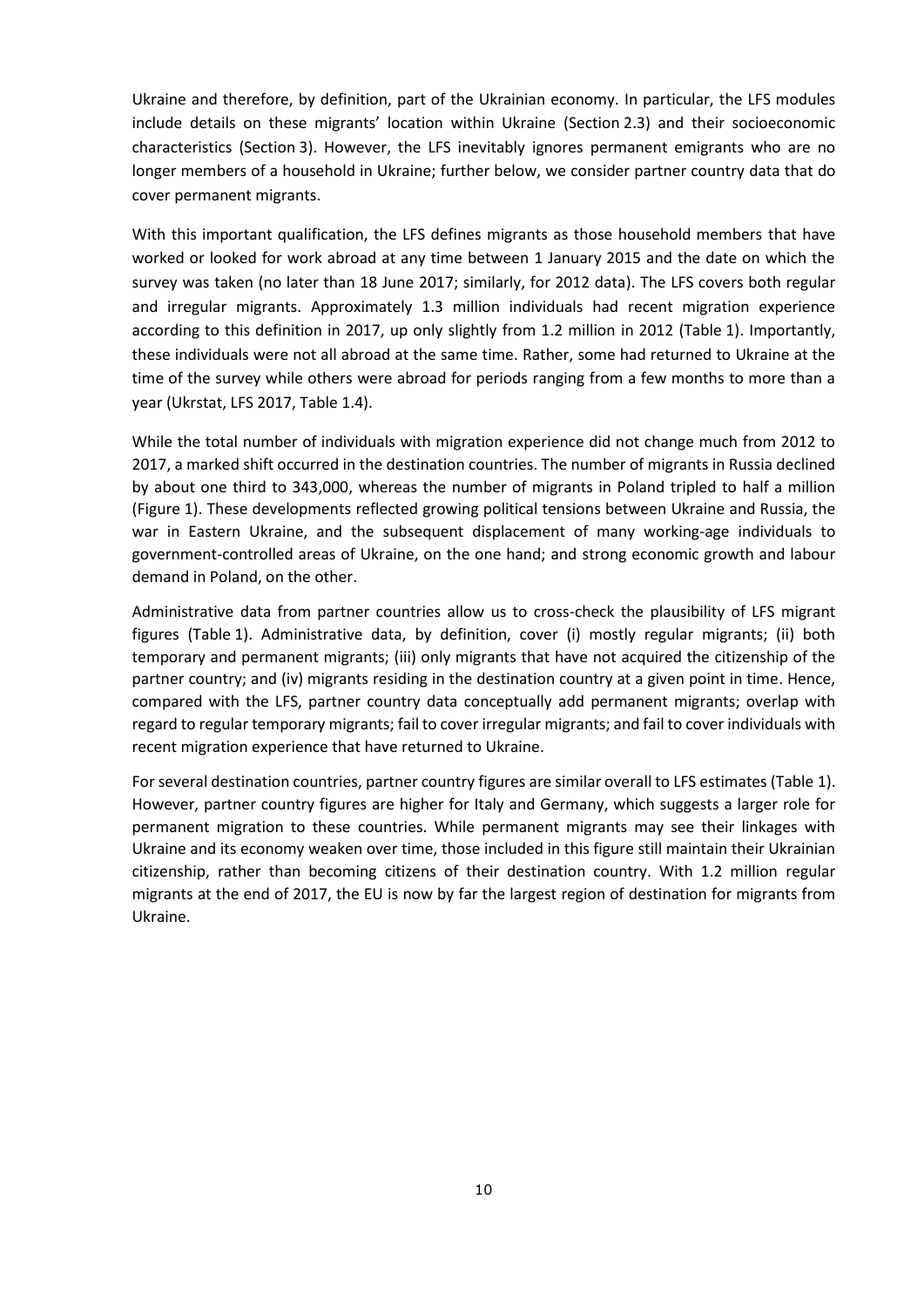

#### **Figure 1: "Temporary" migrants by destination countries**

Although Eurostat administrative data from destination countries and LFS data are conceptually quite different, it is useful to think about how they may be combined to produce a single estimate of the number of Ukrainian labour migrants abroad at the end of 2017. If we take partner country data as our starting point (total of app. 1.6 million, including 0.1 million to account for countries with migrants but without data in Table 1) and add approximately one third of LFS migrants to account for current irregular temporary migrants, we arrive at a conservative estimate of 2 million migrants interacting with the Ukrainian economy in 2017. Of these, 3 out of 4 migrants lived in the EU. Migration prevalence works out at app. 7% of Ukraine's working-age population. A corresponding estimate for 2012 would be somewhat lower at 1.6 million migrants.

As documented by the LFS, additional individuals have recent migration experience but have returned to Ukraine for now; they might well embark on another migration spell in the future. Clearly, such back-of-the-envelope calculations can only yield broad orders of magnitudes; this said, they square broadly with estimates by other observers (CES, 2018).

- Labour migration from Ukraine is multi-faceted and involves different types of migration:
	- o Temporary/seasonal/circular vs. permanent migration
	- o Formal (legal) vs. informal (illegal) migration

*Source: Ukrstat, LFS 2012 & 2017 \*Finland is included in non-EU in 2012, but in EU in 2017 (approx. 13 thsd.)*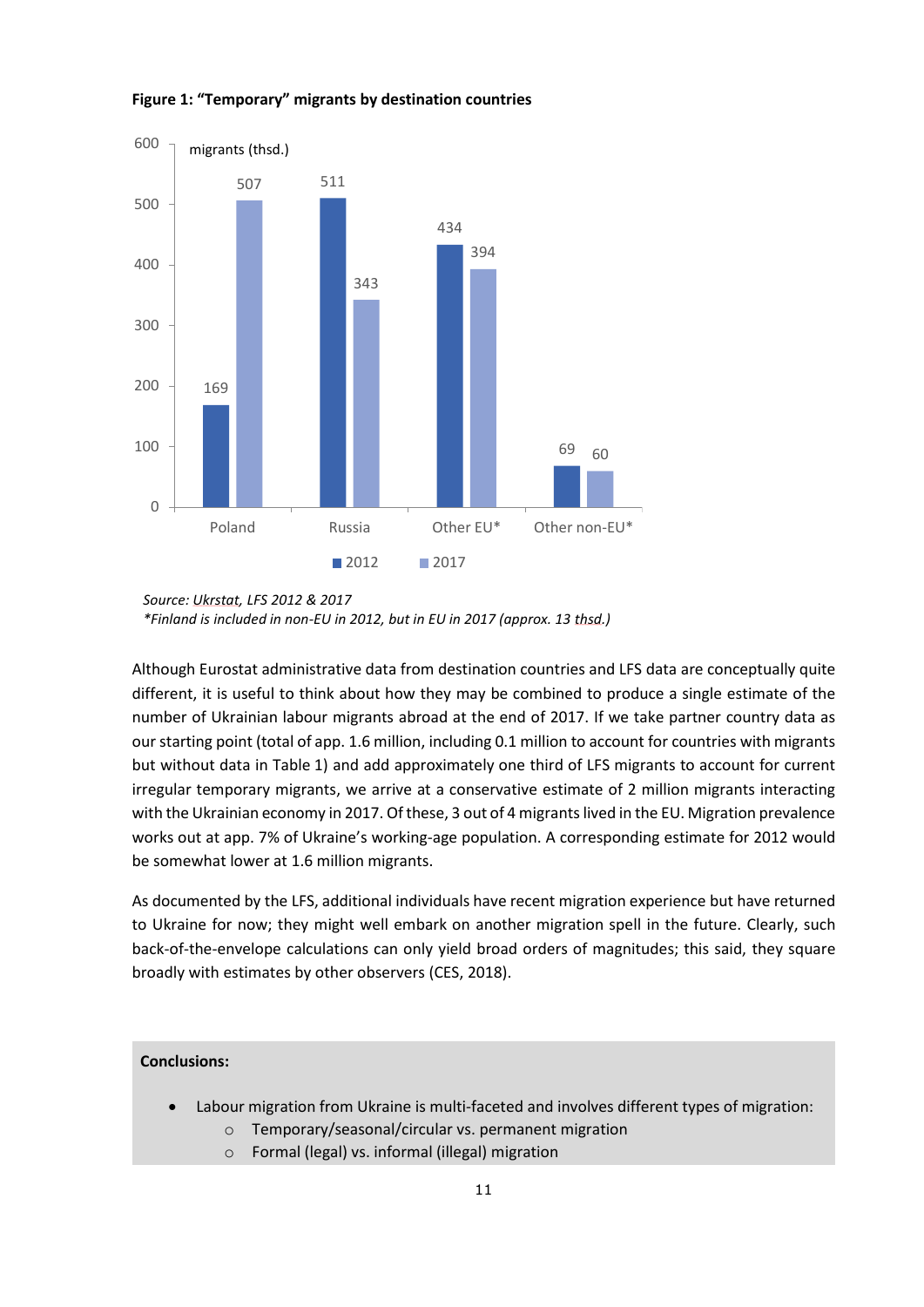- The two most relevant data sources capture different facets of migration:
	- o Data from the special modules on migration of the Ukrainian LFS (2012 and 2017) captures only temporary migration, both formal and informal
	- o Administrative data from partner countries captures both temporary and permanent migration, but is restricted to formally registered migrants
- We estimate the total number of Ukrainian labour migrants in 2017 who maintain a substantial connection with Ukraine to be at least 2 million people.
- This number has risen significantly, but not massively from the corresponding estimate of at least 1.6 million people in 2012.
- A large shift from East to West has occurred in the destinations of labour migrants from Ukraine. Between 2012 and 2017, the number of migrants in Russia in LFS data declined by about one third to 343,000, while the number of migrants in Poland tripled to half a million.

## <span id="page-11-0"></span>*2.2 Ukrainian migration to Poland since 2017*

While Poland has clearly replaced Russia as the single most important destination country for Ukrainian labour migrants, the number of Ukrainian migrants in Poland, especially in 2018 and 2019, and their patterns of migration are subject to much uncertainty. This uncertainty is not only due to the usual shortcomings of standard data sources in covering recent immigrants, especially temporary ones who stay for less than 12 months (the Polish Labour Force Survey only covers individuals who live in Poland for more than 12 months; Growiec et al., 2019, Section 3.4). The employment of Ukrainians in Poland has also benefitted from highly flexible regulations for the employment of temporary workers from Former Soviet Union republics, which were only marginally tightened in 2018. As a result, various informal practices in the employment of Ukrainians have spread widely and render it difficult to estimate the number of Ukrainian immigrants or how long they stay in Poland.

The main issue lies with regulations ("simplified procedure") that enable employers to declare to authorities their intention to employ foreign citizens from former Soviet Union republics for a period of up to 6 months within a 12-month period, without effective follow-up on whether anyone was actually employed and under what conditions (these rules were tightened in 2018 to limited effect). Since entry visa for Poland are issued based on such declarations, these documents were valuable in themselves and there was an informal market for them at least until visa liberalisation for Ukrainian citizens travelling to the EU in mid-2017. Survey evidence also suggests that employment as such may often have been quite informal with longer hours of work and lower wages than natives (Górny et al., 2019). As a result, the number of declarations issued (1.7 million in 2017) far exceeded the number of temporary immigrants from Ukraine in Poland within a given year; and because of the time limit on employment, the *average* number of immigrants throughout the year would have been even lower.

It is difficult to make sense of this conundrum and derive robust estimates for the number of Ukrainian immigrants in Poland. As part of a detailed study of how the "simplified procedure" was used until mid-2018, Górny et al. (2019) estimate the average number of foreign citizens employed in Poland throughout the year under this procedure alone at 133,000 in 2015 and just over 400,000 in both 2017 and 2018; Ukrainians accounted for the vast majority of those employed.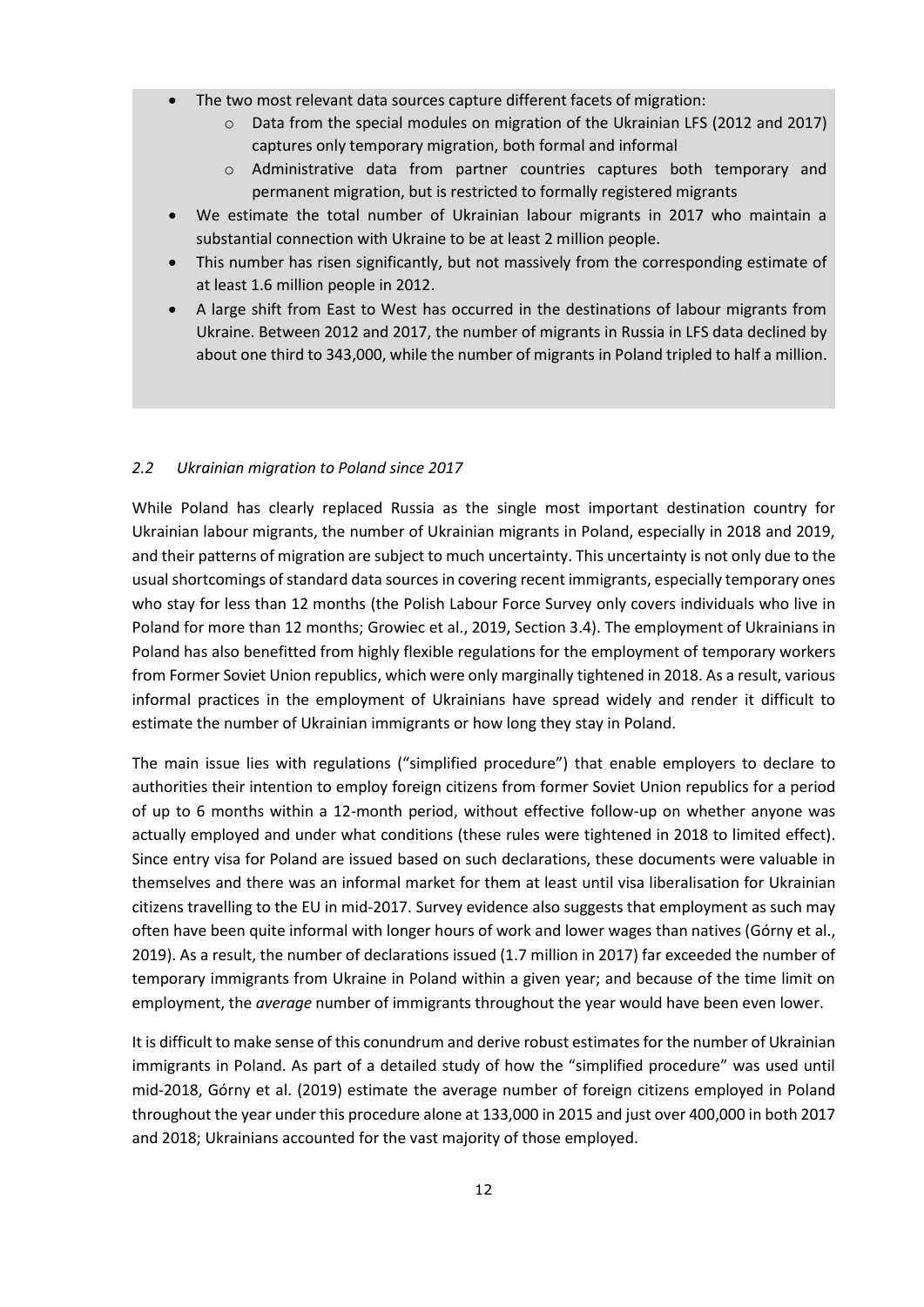Growiec et al. (2019) take a broader approach and develop estimates for the total labour input by Ukrainian immigrants into the Polish economy, involving the average number of migrants throughout the year, hours worked, and productivity relative to natives. Based on a wide range of data sources, they estimate just under 200,000 Ukrainian immigrants in 2012; 200,000 to 300,000 in 2014; then a rapid increase to 800,000 to 900,000 in 2017; and 900,000 to 1.1 million in 2018 (Growiec et al., 2019, Figure 2).

These estimates are not directly comparable to the lower numbers by Górny et al. (2019) covering only immigrants under the simplified procedure (see above) or our review of alternative data sources for all destination countries [\(Table 1\)](#page-8-0). It seems clear, however, that (i) our estimate of at least 2 million Ukrainian migrants abroad in 2017 should be viewed as a lower bound; (ii) the number Ukrainians in Poland has continued to increase in 2018. It seems likely that the number of Ukrainian migrants in Poland and other EU countries may have grown further in 2019, in part because access to informal work in the EU (though not to regular employment) has been facilitated by the mid-2017 EU visa liberalisation for Ukrainian citizens.

In the near future, the net migrant flow to Poland will remain a key driver of the overall migration dynamic in Ukraine. While the fertility rate in Poland has recovered recently, it remains low at 1.4 births per woman in 2019.*<sup>6</sup>* Thus, population ageing will combine with persistently high emigration from Poland to sustain demand for Ukrainian labour migrants and keep their wages high. With Ukrainian migrant networks now firmly established, the cost of migrating from Ukraine to Poland will also tend to decline further. If wages in Ukraine continue to grow (see Chapter 4 below), this will ultimately reduce the wage gap towards Poland, along with incentives to migrate. However, except for occupations in high demand in Ukraine, the wage differential with Poland is likely to remain large enough in the short to medium run to generate additional migration from Ukraine to Poland.

# **Conclusions:**

- New research indicates that labour migration from Ukraine has risen sharply from 200,000 migrants in 2012 to around 1 million in 2018.
- Between 2014 and 2018, labour migration from Ukraine to Poland increased by around 200,000 migrants per year.
- Population aging, high labour demand, and relatively high wages in Poland, along with increasingly well-established migrant networks, will generate strong incentives for additional migration from Ukraine to Poland in the short to medium run.

# <span id="page-12-0"></span>*2.3 Origin regions of (temporary) labour migrants*

Detailed information on migrants' socioeconomic characteristics, including their region of origin within Ukraine, is available from the LFS module on "temporary" migrants (i.e. those who are members of a household within Ukraine). Although this is only one (large) group within the Ukrainian migrant population, it is plausible to assume that LFS data are more broadly informative: the LFS covers both

<sup>6</sup>  *https://www.macrotrends.net/countries/POL/poland/fertility-rate.*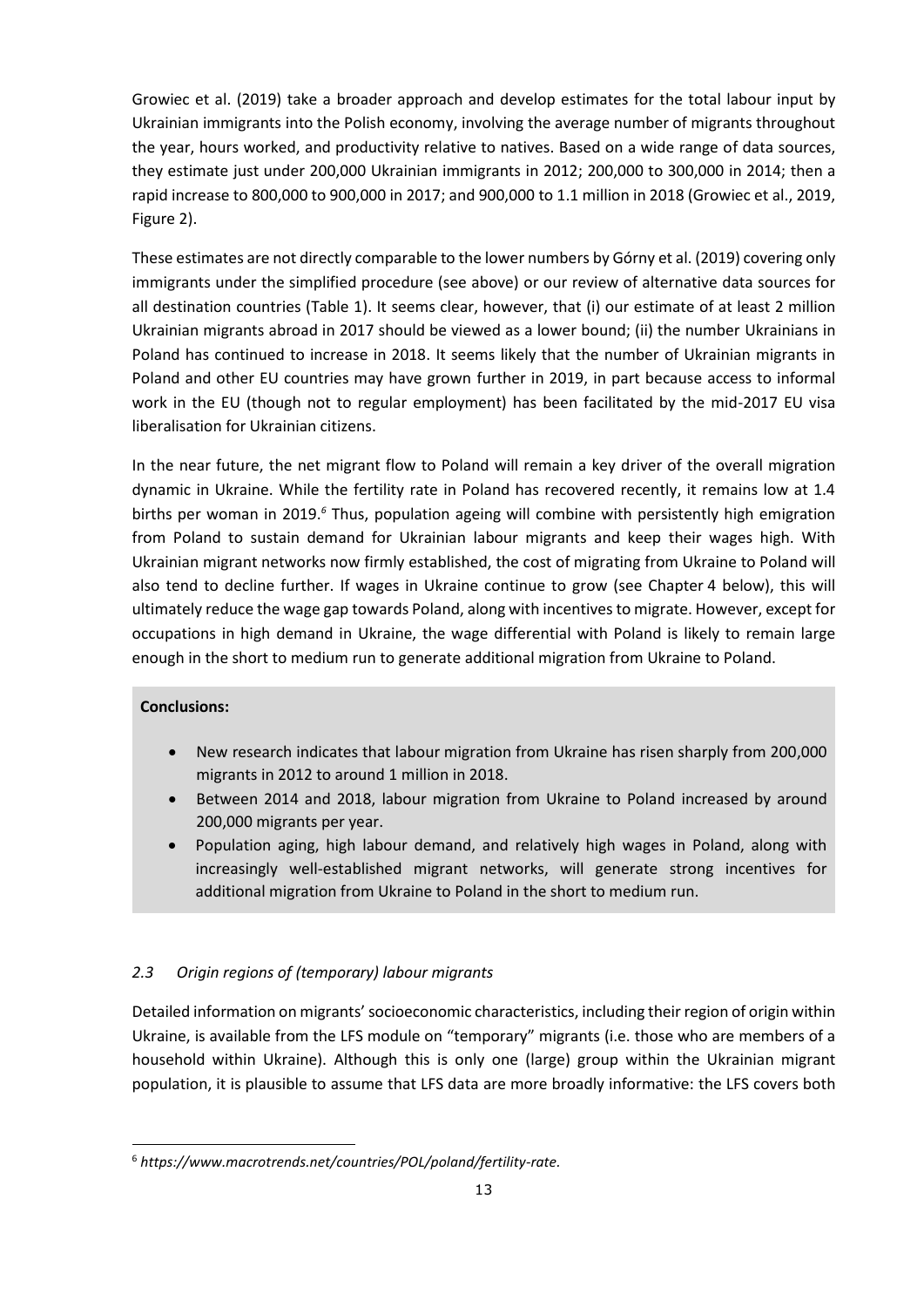regular and irregular "temporary" migrants and many permanent migrants also start out as temporary migrants before gaining a firmer foothold in their destination countries.

Within Ukraine, most temporary migrants (69%) originate in the Western economic region (Figure 2), where migration prevalence stands at more than twice the national level. The Western region is also the poorest, with a per-capita gross regional product of 61% of the national average in 2018, and the most rural: while 30% of the Ukrainian population overall live in rural areas, the corresponding figure for the Western economic region is 50%. Since migration prevalence in rural areas is twice as high as in urban areas, the high rural share helps to explain the high migration prevalence in the Western economic region.



**Figure 2: Migrants, population, and gross regional product (GRP) by economic region** 

*Source: Ukrstat, LFS 2017; note: GRP denotes Gross Regional Product*

More detailed data show that the Western economic region predominates among migrants to all major destination countries (Ukrstat, LFS 2017, Table 1.6). Even in the case of Russia, where the Eastern economic region plays a somewhat larger role than elsewhere, the Western region accounts for 57% of migrants. In Poland, Italy, and the Czech Republic, the Western economic region accounts for 73, 79, and 95% of migrants, respectively.

- Western Ukraine was the region of origin of 69% of labour migrants in 2017, despite only accounting for 27% of the Ukrainian population.
- Per-capita Gross Regional Product in Western Ukraine was 61% of the national average in 2017. Thus, in large part, emigration may have been a response to the lack of economic opportunities at home.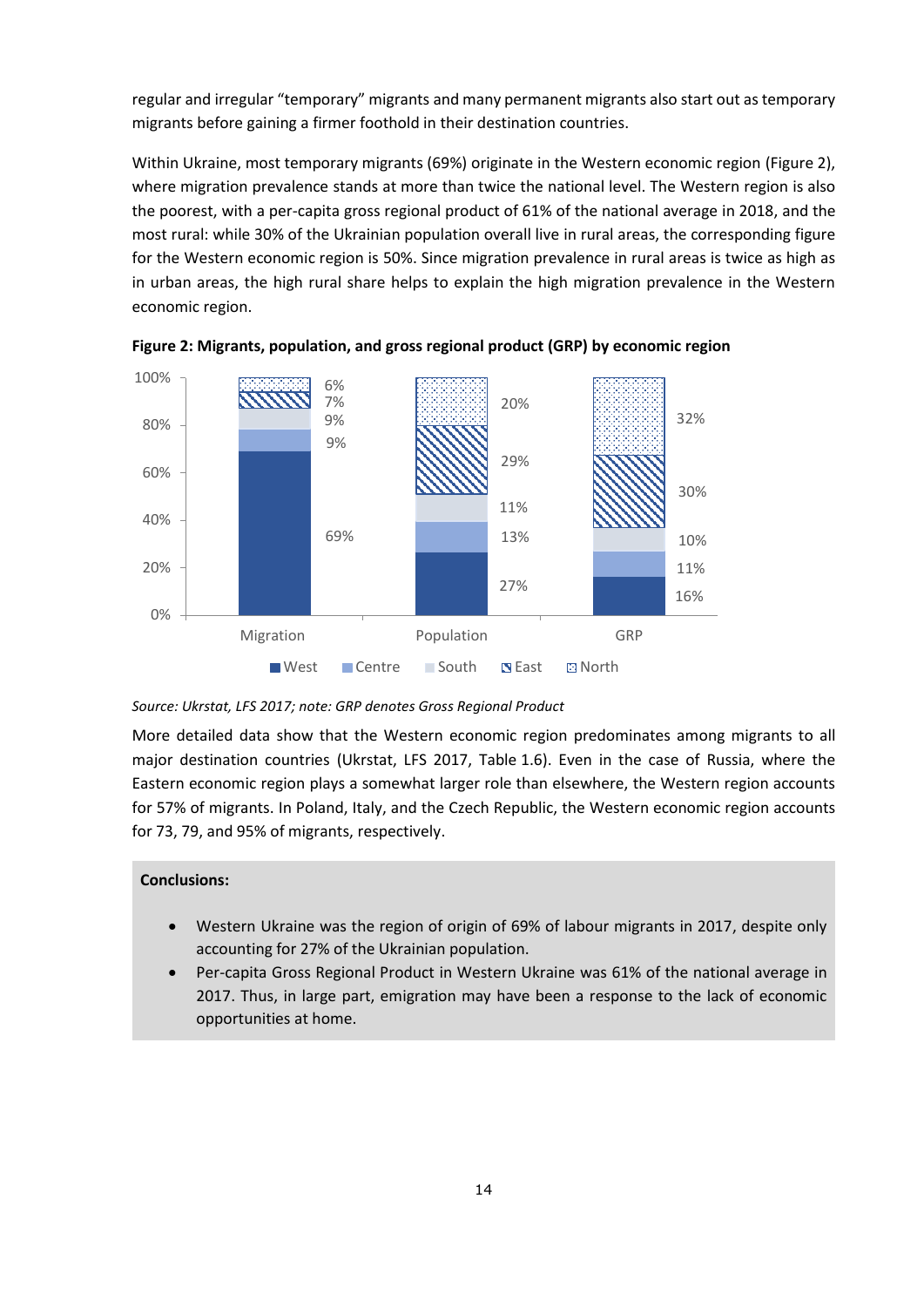#### <span id="page-14-0"></span>*2.4 Remittances from labour migrants*

Remittances are difficult to estimate because they are transferred not only through formal channels such as bank transfers or money transfer organizations, but also informally by migrants (or their friends or minibus drivers, etc.) carrying foreign exchange cash from host countries to Ukraine. While data on formal transfers are easy to come by, estimates of informal transfers are subject to considerable uncertainty. In the case of Ukraine, most evidence on informal transfers is survey-based; however, migrants and remittances-receiving household often do not report the full amount of remittances, precisely for the same reasons that remittances are often sent informally in the first place (desire for privacy, informality, security concerns, etc.).

Historical balance of payments statistics indicate that personal remittances in USD have fluctuated between USD 6 and 8 m per year between 2008 and 2017 [\(Figure 3,](#page-14-1) unrevised data). In relation to GDP, remittances nearly doubled to more than 6% of GDP during the same period, reflecting changes in GDP and exchange rates. During the crisis years of 2009 and 2014, the sharp drops of nominal GDP in USD reflected both the real recessions as well as sharp depreciations of the Hryvnia, whilst consequent nominal GDP recoveries reflect real growth as well as inflation. Starting with 2015 data, the NBU revised remittances upwards by approximately USD 2 bn or 2 percentage points of GDP in line with partner country data, reflecting new surveys conducted in Ukraine, Poland, and Russia.



<span id="page-14-1"></span>

*Source: National Bank of Ukraine; note: from 2015, a new methodology for estimating informal remittances was introduced leading to a break in the series (see NBU 2018).* 

The revised data show remittances growing strongly from USD 7.5 bn in 2015 to USD 11.9 bn in 2018; in relation to GDP, they stabilized at 8.3% in 2018, reflecting the recovery of GDP after the 2014 crisis. Thus, personal remittances were a major source of foreign exchange earnings for Ukraine: the remaining current account deficit was less than 3% of GDP in recent years.

The geographic composition of remittances reflects the shift in migrants' destination countries away from Russia and towards Poland and other EU member states (Sectio[n 2.1\)](#page-7-1). In 2018, more than two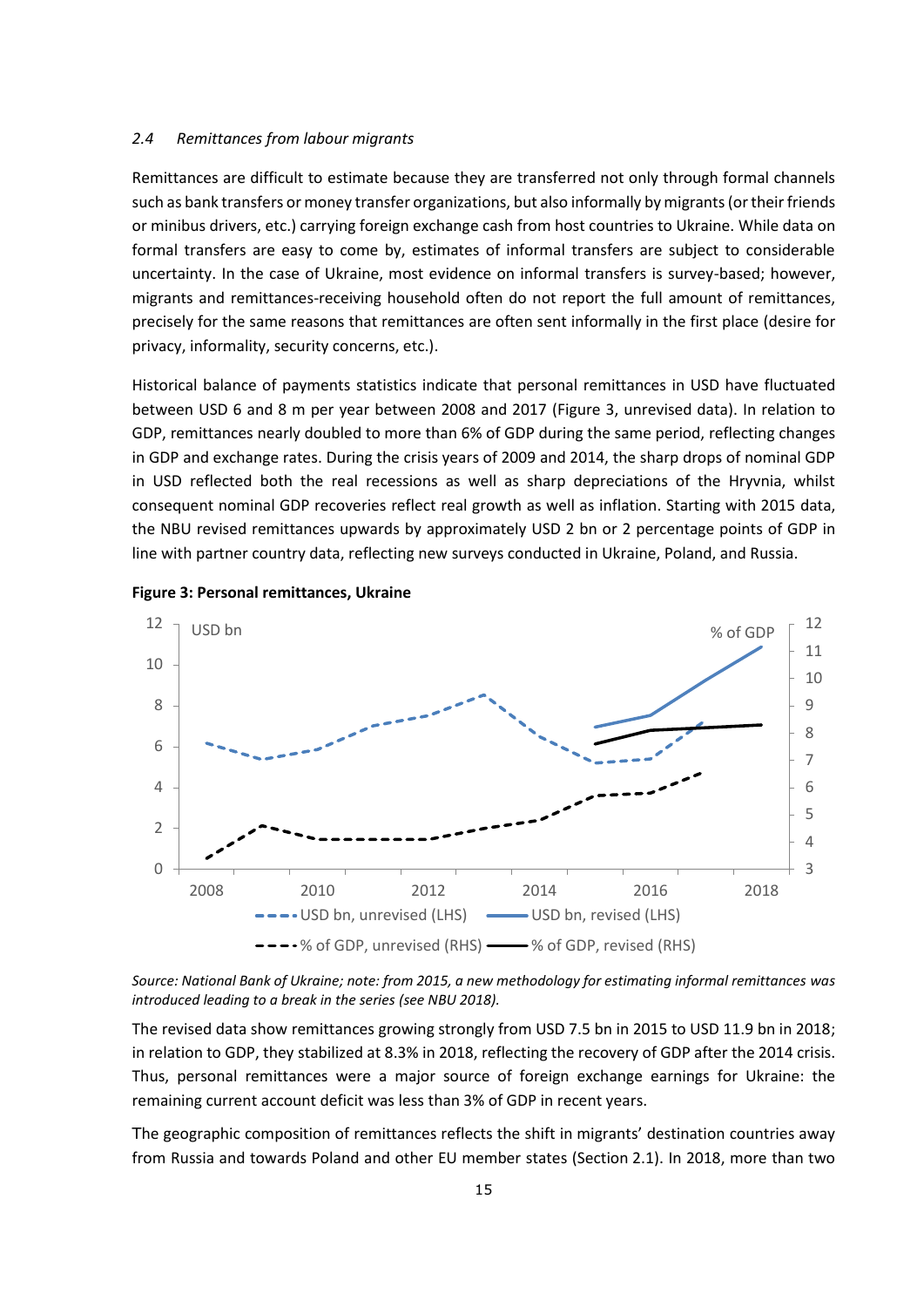thirds of remittances came from EU member states, up from just half in 2015 [\(Figure](#page-15-0) **4**). Poland has replaced Russia as the largest single source country, accounting for one third of remittances in 2018.

While the revised estimates of personal remittances since 2015 likely paint a broadly realistic picture, it is important to note that the growing weight of Poland as a destination country may render these estimates increasingly less reliable. Remittances from Russia to Ukraine went mostly through formal channels: fees were low, migration and employment were often regular, and travelling with large amounts of cash was not always safe. In Poland, these factors are reversed: transfer fees are higher, much migration and employment is informal, and travelling with cash is reasonably safe. It is likely, therefore, that remittances through informal channels account for a growing share of all remittances. To the extent that informal remittances are not captured well by existing methods of data collection, the reported recent increase in remittances may need to be thought of as a lower bound for the true (possibly more rapid) increase in remittances.



<span id="page-15-0"></span>**Figure 4: Net personal remittances by source countries, Ukraine** 

- Migrant remittances to Ukraine increased by more than USD 3 bn over the 2015-2018 period.
- In relation to GDP, remittances remained relatively stable at around 8% of GDP.
- Poland is now the largest source country for remittances, having replaced Russia.
- With the growing importance of Poland as a destination for migrants and source country of remittances, more remittances probably come to Ukraine through informal channels, making them more difficult to estimate.

*Source: National Bank of Ukraine*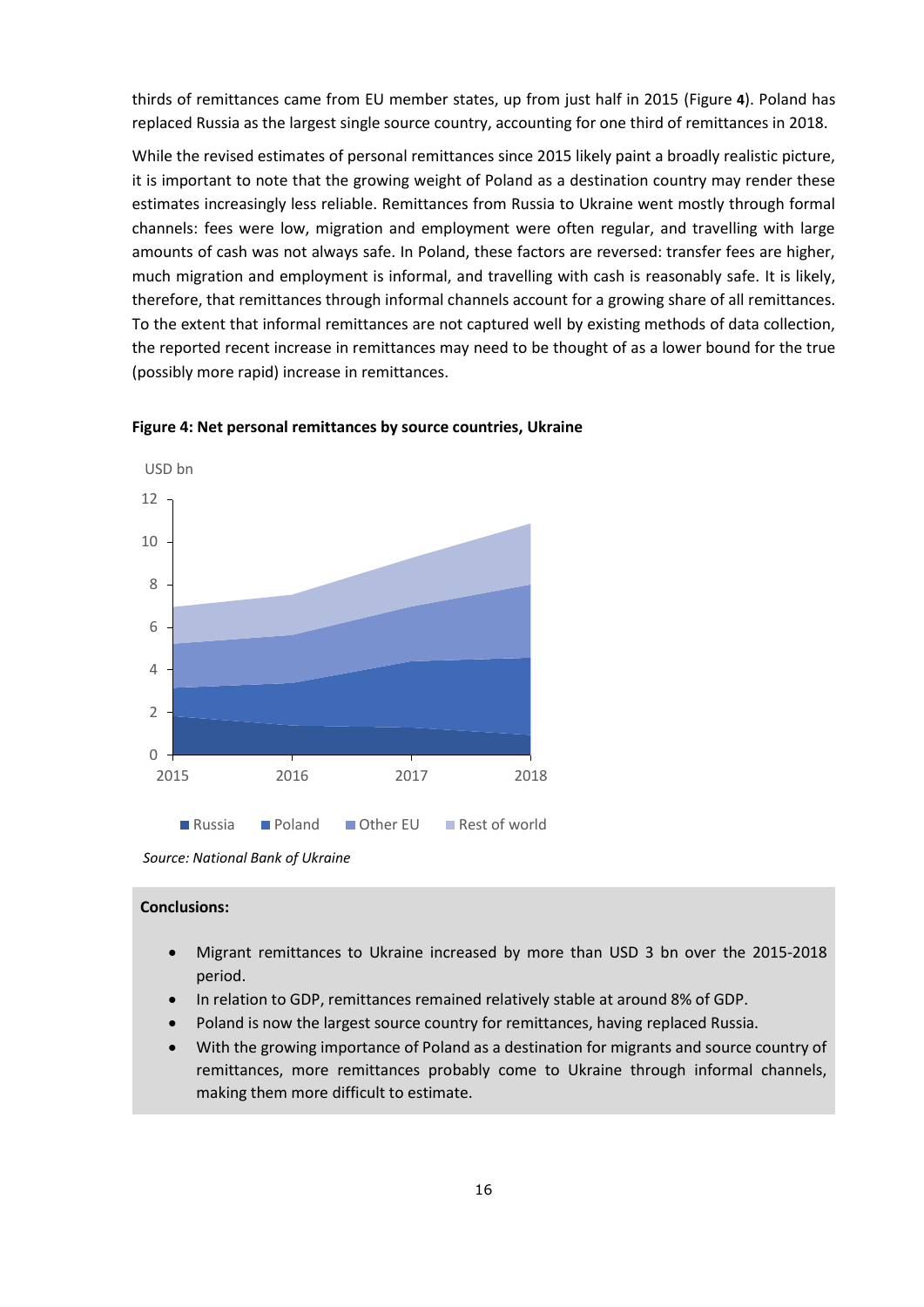## <span id="page-16-0"></span>**3 Socioeconomic characteristics of labour migrants from Ukraine**

Although migrants in each main destination country are similarly distributed by region of origin within Ukraine (see Section 2.3 above), other socioeconomic characteristics of Ukrainian migrants do diverge across countries of destination, suggesting differentiated patterns of migration. Overall, migration from Ukraine is predominantly male (70% of all migrants), with the important exception of Italy where women account for 71% of all migrants [\(Figure 5\)](#page-16-1). This is likely to reflect the large share of Ukrainian migrants providing care services in Italy families, whereas manual work in agriculture, construction and industry predominates in Russia and Poland.



<span id="page-16-1"></span>

#### *Source: Ukrstat, LFS 2017*

The characteristics of typical occupations in the destination country also drive the age composition of migrants [\(Figure 6\)](#page-17-0). LFS Migrants overall, as well as those in Russia, are quite similar in age structure to the labour force. By contrast, nearly half the migrants in Italy are over 50 years of age, vs. a quarter of the general population. Apparently, employment in caregiving offers opportunities for older Ukrainian women who may have few other job options.

By contrast, migrants in Poland tend to be younger than the labour force: 47% are under 35 vs. 34% of the general population. Hence, if the steady outflow of migrants to Poland continues as in recent years, this will accelerate the demographic trend towards an aging population in Ukraine with all the attending challenges (see Section 6 for a discussion of the policy implications of this development).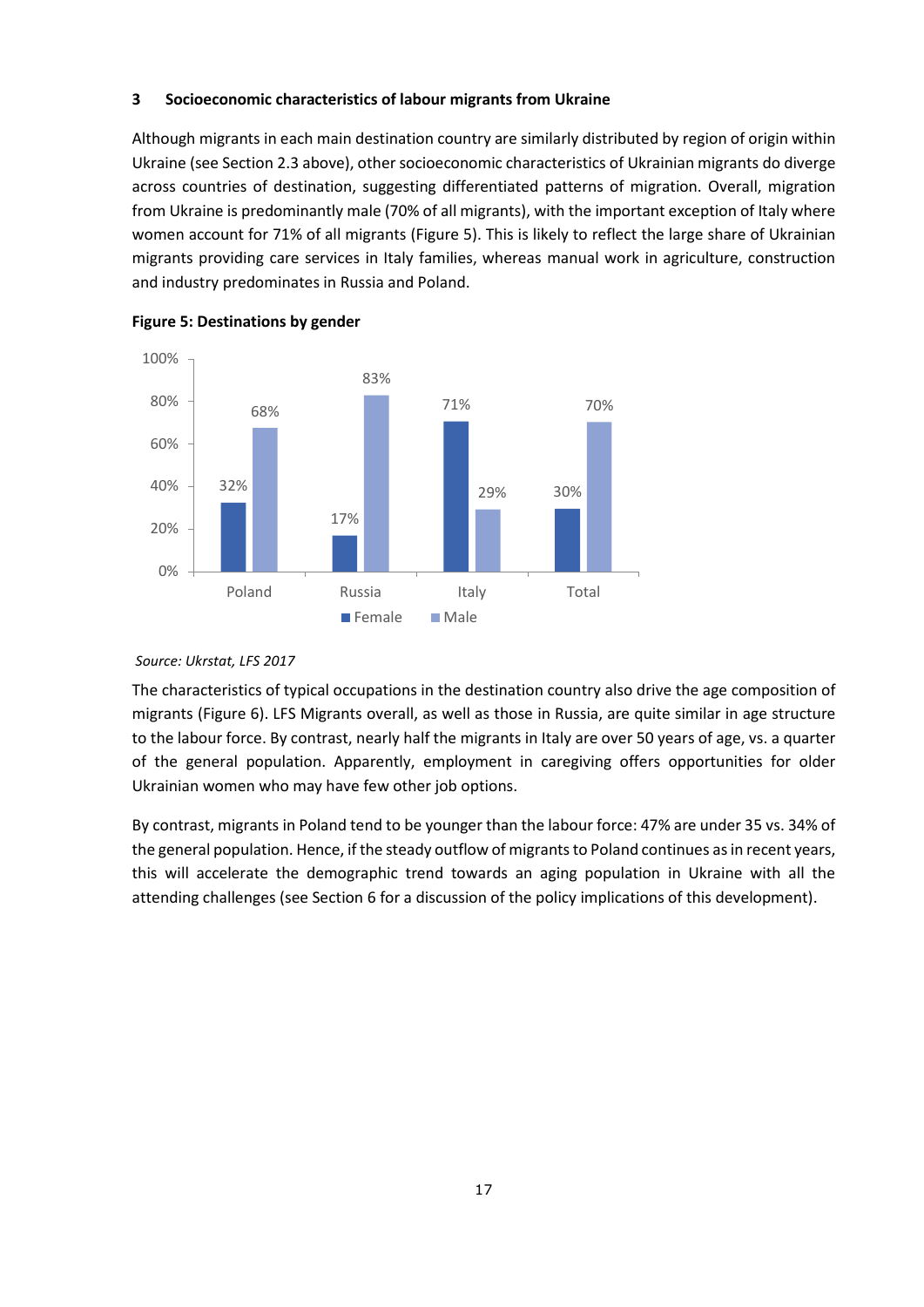<span id="page-17-0"></span>



*Source: Ukrstat, LFS 2017*

Ukrainian migrants are almost equally likely to come from urban or rural areas. As we have explained above (Section 2.3), less than one third of Ukrainians live in rural areas so that migration prevalence there is twice as high as in urban areas. While the rural vs urban composition of Ukrainian migrants in Poland reflects that of the migrant population overall, Italy draws an above-average share of rural migrants and the reverse applies in Russia. These observations suggest that, with different patterns of migration in different destination countries, diverse groups within the Ukrainian population have access to differentiated migration opportunities. Accordingly, the cost of migrating is probably small enough so that no large group within the population is excluded from migration opportunities.



**Figure 7: Migrants by destinations and location within Ukraine** 

*Source: Ukrstat, LFS 2017*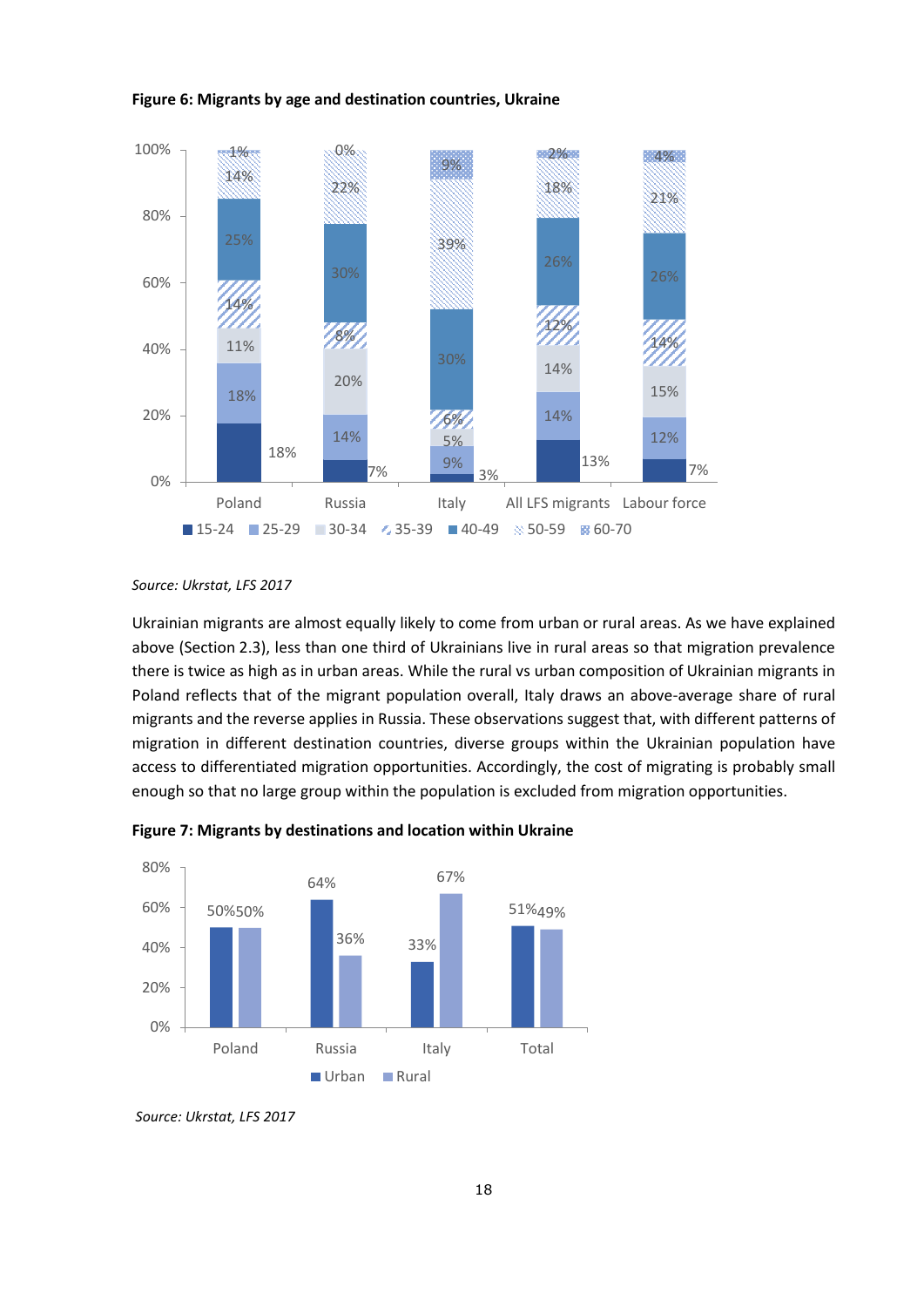The education level of migrants gives an initial indication of whether emigration leads to a brain drain from Ukraine. It turns out that the share of high-skilled individuals (complete or basic/ incomplete higher education) among migrants is lower (33%) than among the working-age population (45%[; Figure](#page-18-0)  [8\)](#page-18-0). Thus, as migrants leave, the share of high-skilled individuals in the population *increases* – the opposite of a brain drain. Conversely, "medium-skilled" individuals with vocational training make up 34% of migrants but only 24% of the working-age population. The relatively large share of mediumskilled emigrants (as high as 46% in Poland, where the number of migrants has recently grown sharply) may help to explain why firms in labour-intensive light industries have recently reported growing labour shortages.



<span id="page-18-0"></span>

The main destination countries also differ markedly amongst themselves, and from the labour force, in the shares of major occupational categories [\(Figure 9\)](#page-19-0). Compared to the labour force, the most highly skilled occupational group (professionals, technicians, and clerks) is substantially underrepresented among migrants (40 vs. 9%). By contrast, more than half the migrants in Italy and Poland work in elementary occupations vs. 19% of the general population.

These observations are consistent with further LFS data on the share of migrants who say they are overqualified for their jobs: 46% in Poland and 56% in Italy vs. only 21% in Russia. The shift in migrants' destination countries towards the EU appears to coincide with a shift towards less complex occupations ("de-skilling"). In part, this may result from many Ukrainian migrants' limited knowledge

*Source: Ukrstat, LFS 2017 & "Economic Activity of Population 2017"; \*population referes to working age population in Ukraine*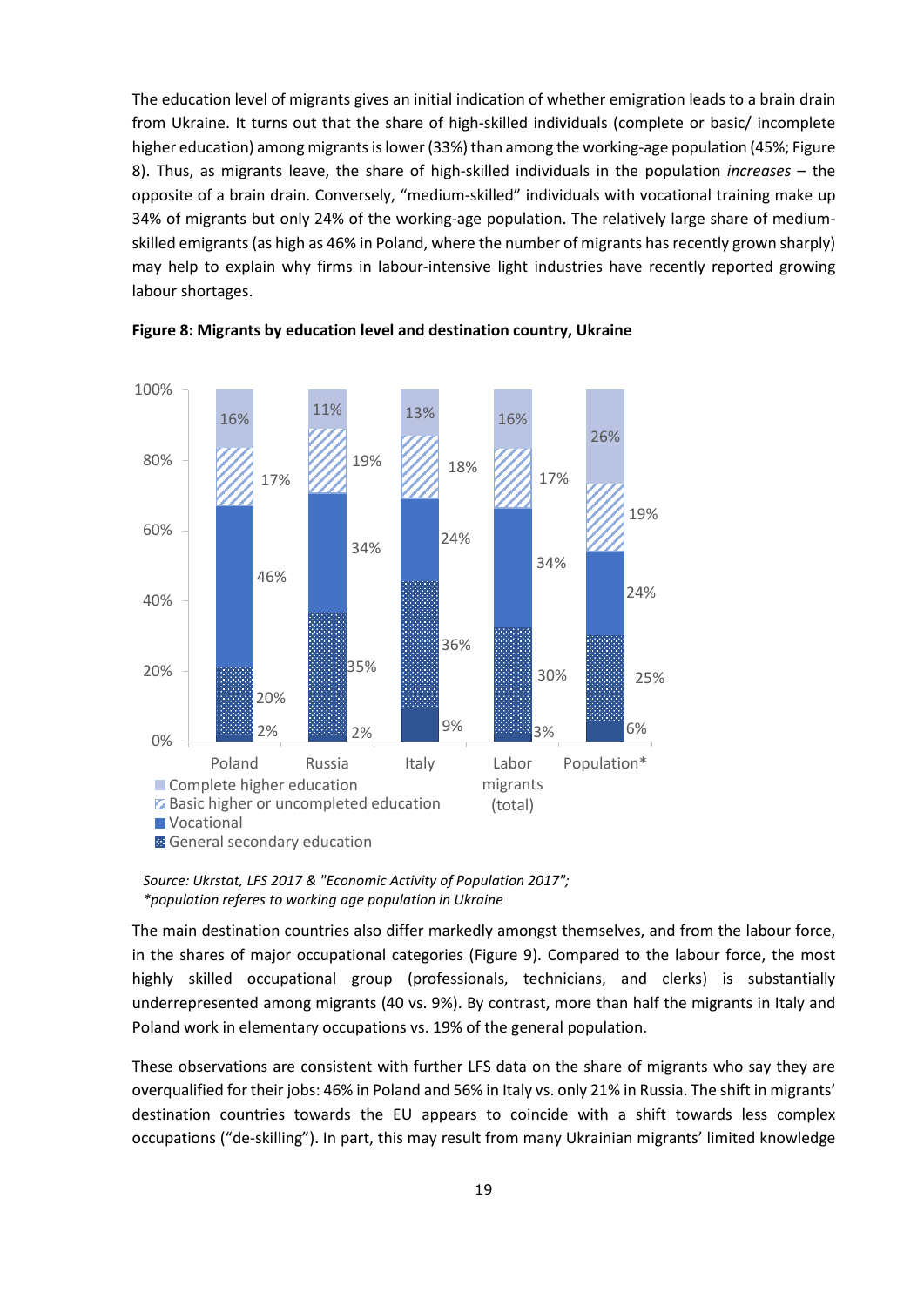of West European languages, in contrast to Russian. Apparently, the wage differential with Western Europe is large enough to make migration worthwhile, nevertheless.



<span id="page-19-0"></span>

*Source: Ukrstat, LFS 2017; note: "Professionals…" denote the most complex occupations, "Elementary occupations" include various simple tasks in service and agriculture sectors. "Domestic" denotes the labour force.* 

- 70% of labour migrants in 2017 were male.
- Younger persons and persons from urban areas are overrepresented among labour migrants.
- Persons with higher education are less likely to migrate, whereas vocational education backgrounds are overrepresented among labour migrants.
- Risk of de-skilling: More than half of migrants in EU countries such as Poland or Italy are working in elementary occupations, much more than in Russia or at home.
- Migration patterns are quite diverse across destination countries. Hence, most socioeconomic groups in Ukraine have access to migration opportunities.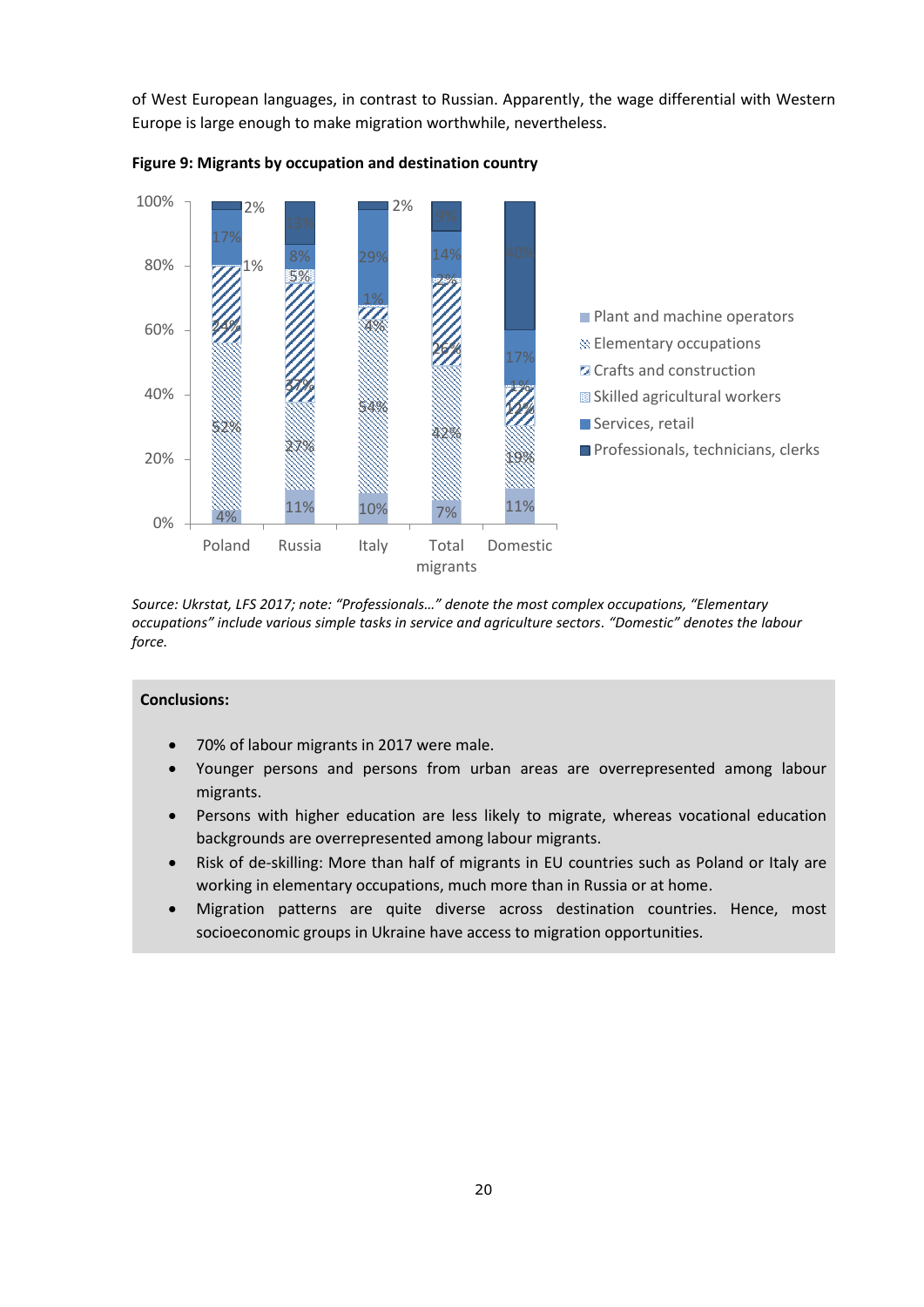#### <span id="page-20-0"></span>**4 Effects of migration on wages and labour markets in Ukraine**

#### <span id="page-20-1"></span>*4.1 Effect of migration on wages and employment in Ukraine*

Formally speaking, labour migration affects labour market performance in Ukraine by reducing the number of hours that Ukrainian workers are willing to work in Ukraine at a given wage – because workers now have the alternative option of working abroad at a higher wage. If labour demand is not affected by migration, there will be a new labour market equilibrium in Ukraine at a higher wage and lower employment, with some workers leaving Ukraine to work abroad. This effect becomes larger as EU labour markets with higher average wages become easier to access for Ukrainian workers, for example because of EU visa liberalisation that facilitates job search and irregular work or more liberal rules for work visa in some member states.

Of course, higher wages benefit workers and Ukraine had the lowest GDP per capita in Europe at USD 3220 in 2018. However, rising wages can have negative effects as well: a rise in wages that is not matched by higher labour productivity (as in the case of a shrinking labour supply) implies a rise in unit labour costs and hence a reduction in the international competitiveness of Ukrainian firms. In addition to lower employment in the short run, this will discourage investment and reduce economic growth in Ukraine in the long run. This is an important concern because low labour costs are generally seen as Ukraine's main competitive advantage since the sharp depreciation of the Hryvnia in 2014. Many recent investments such as labour-intensive automotive suppliers in the Western Ukraine were attracted precisely by low labour costs.



<span id="page-20-2"></span>

*Source: Ukrstat, LFS 2017, Eurostat, own calculations; note: Real wage index is based on wages in UAH deflated by CPI. ULC based EUR/UAH exchange rate index is based on the ratio of Ukrainian (UAH) to Eurozone (EUR) unit labour cost (ULC) multiplied with EUR/UAH exchange rate*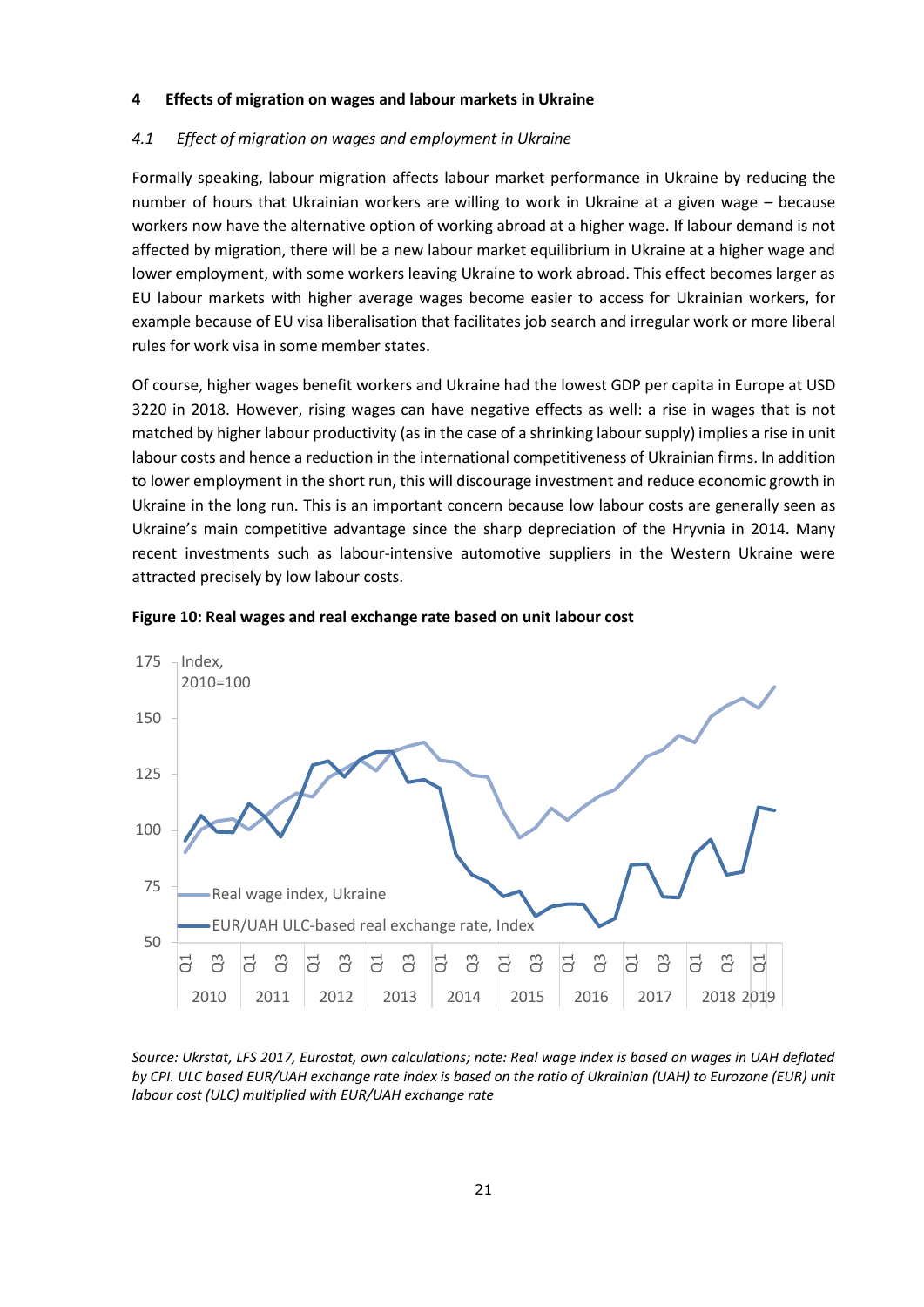[Figure](#page-20-2) 10 shows that real wages (corrected for inflation in Ukraine)*<sup>7</sup>* and the EUR-UAH real exchange rate based on unit labour costs (a measure comparing production costs in Ukraine with the Eurozone, reflecting the perspective of potential investors) have both risen since Ukraine hit its economic low in 2015/2016. However, whereas real wages are now significantly higher than ever before, the EUR-UAH real exchange rate has risen more slowly due to the sharp depreciation of the Hryvnia in early 2014. In terms of unit labour costs, Ukraine is still more competitive in 2019 than in 2013. However, if unit labour costs keep increasing at the rate of the past two years, Ukraine will eventually lose this competitive advantage.



<span id="page-21-0"></span>

While increasing real wages and unit labour costs indicate a problematic development, we must ask whether this is due to labour migration or other factors. [Figure 11](#page-21-0) shows a massive simultaneous contraction of both the labour force and employment between 2013 and 2015 by 3 million individuals. While a large part of this decline reflects workers in the non-controlled territories in Luhansk and Donetsk (citizens of the AR Crimea and Sevastopol are not included in these time series), this does not fully explain the drop in the number of economically active persons: the reduction of the labour force (the labour force) in Donetsk and Luhansk oblast after 2014 was around 2 million people, out of which some workers will have resettled to other parts of Ukraine since. The non-controlled territories had an estimated pre-conflict total population of 3.9 million people*<sup>8</sup>* . Hence, at least one third of the reduction of employment and the labour force in 2013-2015 was due to the loss of jobs and consequent exit of workers from the labour force during the economic crisis.

*Source: Ukrstat, LFS 2017* 

<sup>7</sup>  *Of course, wage data in Ukraine should be interpreted with caution because of the large size of the informal economy and, hence, informal wages. However, we assume that the informal/underreporting share remains relatively constant over time and hence would affect the level of the data we interpret, but not the changes over time.* 

<sup>8</sup> *PS/01/2015 "Implications of an economic detachment of the rebel-held area" of the German Advisory Group Ukraine*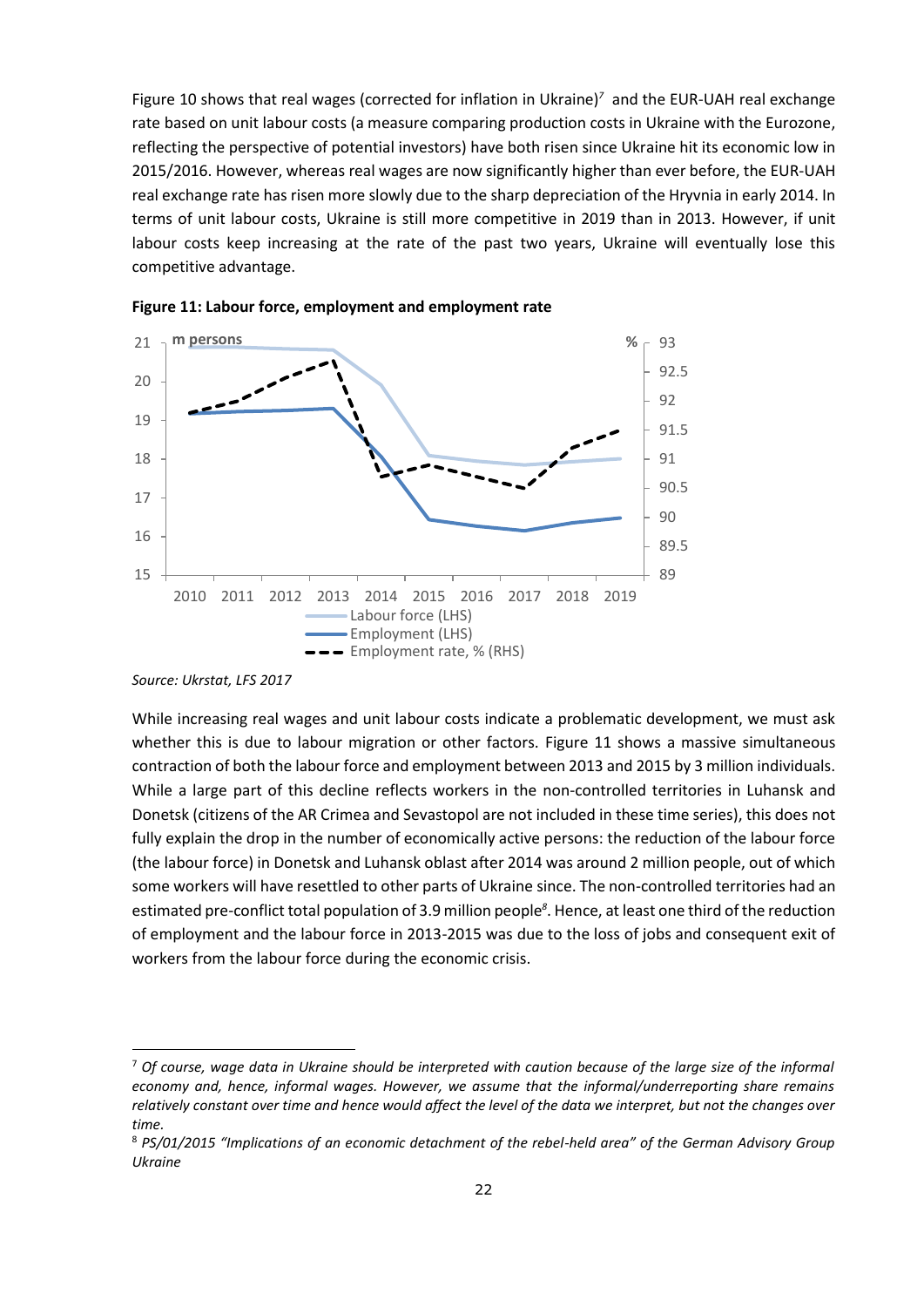The ratio of (domestic) employment to labour force yields the "employment rate", a measure of labour market tightness and de-facto the opposite of the unemployment rate. The employment rate fell by 2 percentage points from 2013 to 2014 as employment fell faster than the labour force. Due to the recovery, employment has risen faster than the labour force since 2017, but the employment rate has not regained its pre-crisis level.

Our assessment of labour migration from Ukraine shows a constantly increasing stock of Ukrainian labour migrants abroad (chapter [2\)](#page-7-0). In particular, the annual net increase of Ukrainian labour migrants in Poland is estimated in the range of up to 200,000 people since 2017 (Growiec et al. 2019). While some of this increase may have been offset by falling migrant numbers in Russia, net annual emigration to Poland still amounted to more than 1% of the Ukrainian labour force (app. 18 million individuals). Such a large movement must have a substantial impact on labour market outcomes in Ukraine, even though the employment rate, at around 91.5% in 2019, indicates some slack in the labour market.

Hence, it seems safe to state that lower access barriers to employment abroad and the resulting migrant outflows have contributed to wage growth in Ukraine since 2015, along with higher domestic labour demand due to economic recovery. At the present level of wages and the exchange rate, Ukraine is still competitive on labour costs and the recent rise in the employment despite rising wages is consistent with this. But if net emigration continues and wages rise further, this may indeed diminish Ukraine's competitiveness and its ability to attract much-needed productive investment.

## **Conclusions:**

- Real wages in Ukraine have increased by around 60% since 2015, raising fears about Ukraine losing its international competitiveness.
- However, the real UAH/EUR exchange rate in terms of unit labour cost, a measure of wage competitiveness, has risen much less and remains well below its 2013 peak.
- Migration is likely to be one driver of rising real wages, but the increase in the minimum wage in 2017 and the general economic recovery since 2015 have also contributed.
- Although migration appears to have an effect on real wages, it has so far not negatively affected employment, which has increased slightly since 2017.
- However, if migration continues and real wages keep increasing at the current pace, this may become a threat to competitiveness, investment, and ultimately employment.

## <span id="page-22-0"></span>*4.2 Impact of migration on regional labour markets and wages*

Turning from the national labour market to regional labour markets will enable us to shed light on two questions: first, we can compare changes in wages and migration across regions to ask whether more emigration is correlated with faster wage growth. Second, we can compare changes in migration and gross regional product (GRP; a local GDP measure) across regions to analyse whether emigration takes place predominantly from economically stagnant regions or whether it also threatens the growth of economically thriving regions.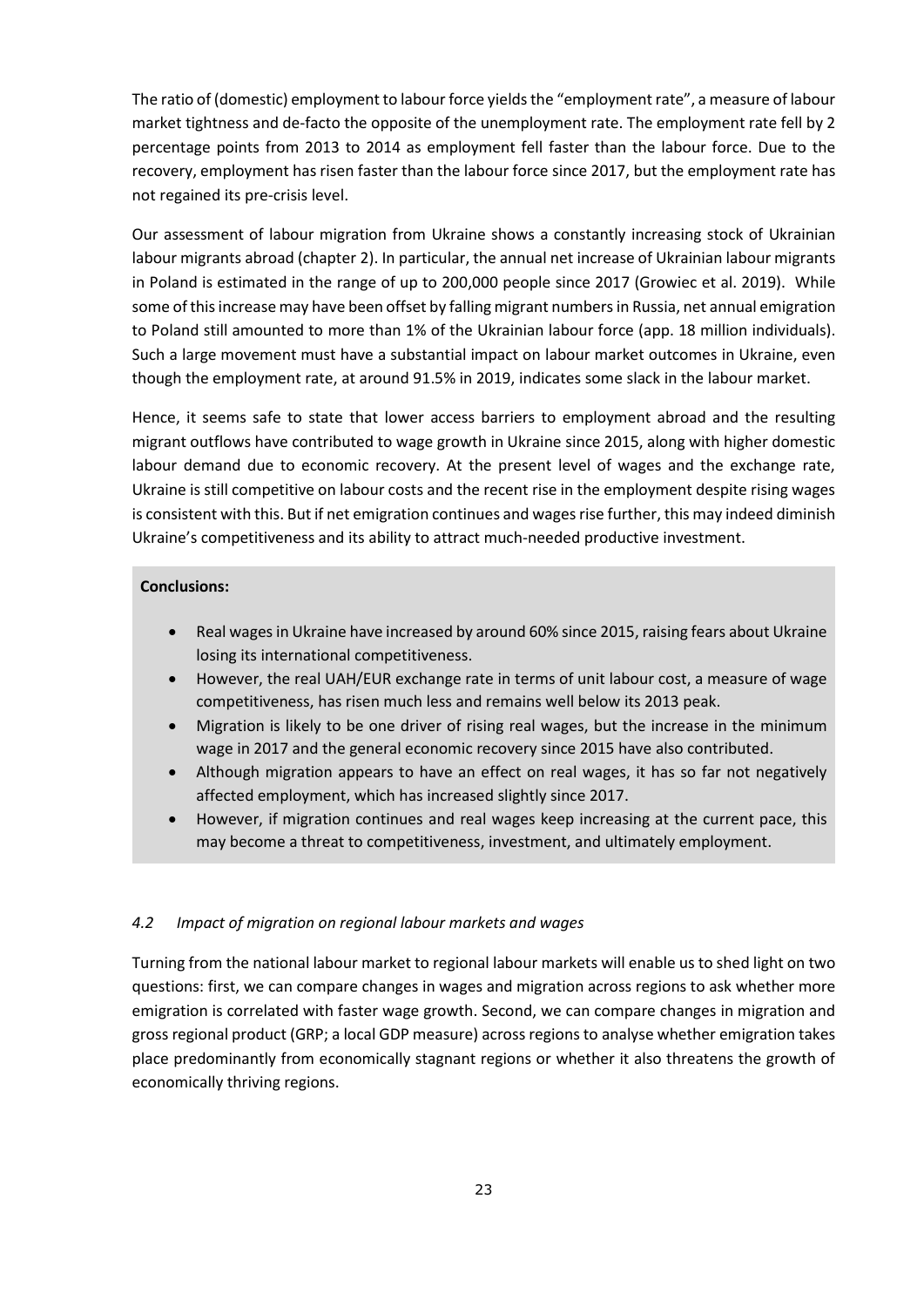



*Source: Ukrstat, LFS 2017; note: monthly average, 2010 UAH* 

Officially reported wage levels in Ukraine are relatively differentiated between regions: wages in the North, which includes Kyiv, are around 50% higher than in the Centre, West and South of Ukraine. The industrial East used to be in between these two groups but has lost ground since 2014, clearly related to the Donbas conflict. Two relatively poor regions, the West and Centre, have converged somewhat to the North in recent years: wages in the West were 69% of the level of the North in 2013, dropped to 65% in 2015 but increased to 71% by 2019. In the Centre of Ukraine, they increased from 72% of the North in 2013 to 76% in 2018. Nevertheless, large differences remain among the regions of Ukraine in terms of wages and, hence, prosperity.

|                | 2008                        | 2012  | 2017  | 2008                     | 2012  | 2017  |
|----------------|-----------------------------|-------|-------|--------------------------|-------|-------|
|                | Migrants from region, thsd. |       |       | Migration prevalence, %* |       |       |
| <b>North</b>   | 84                          | 79    | 78    | 2.1%                     | 2.0%  | 2.0%  |
| Centre         | 136                         | 39    | 120   | 5.1%                     | 1.5%  | 5.0%  |
| South          | 131                         | 102   | 112   | 3.8%                     | 4.6%  | 5.3%  |
| East           | 278                         | 116   | 89    | 3.8%                     | 1.6%  | 1.8%  |
| West           | 847                         | 846   | 904   | 17.3%                    | 17.2% | 19.4% |
| <b>Ukraine</b> | 1.476                       | 1.182 | 1.303 | 6.9%                     | 5.7%  | 7.3%  |

<span id="page-23-0"></span>**Table 2: Migration and migration prevalence by region of Ukraine** 

*Source: Ukrstat, LFS 2017*

As noted in Section [2.3,](#page-12-0) Western Ukraine is home to app. 70% of Ukrainian labour migrants; 19.4% of the labour force were labour migrants (some seasonal, some temporary, some full-time; [Table 2\)](#page-23-0). Between 2012 and 2017, migration prevalence – the ratio of labour migrants to the labour force – increased in several regions. In Central Ukraine it increased from 1.5% to 5%, while the employment rate suffered a sharper-than-average drop. In the West, migration prevalence increased from 17.2%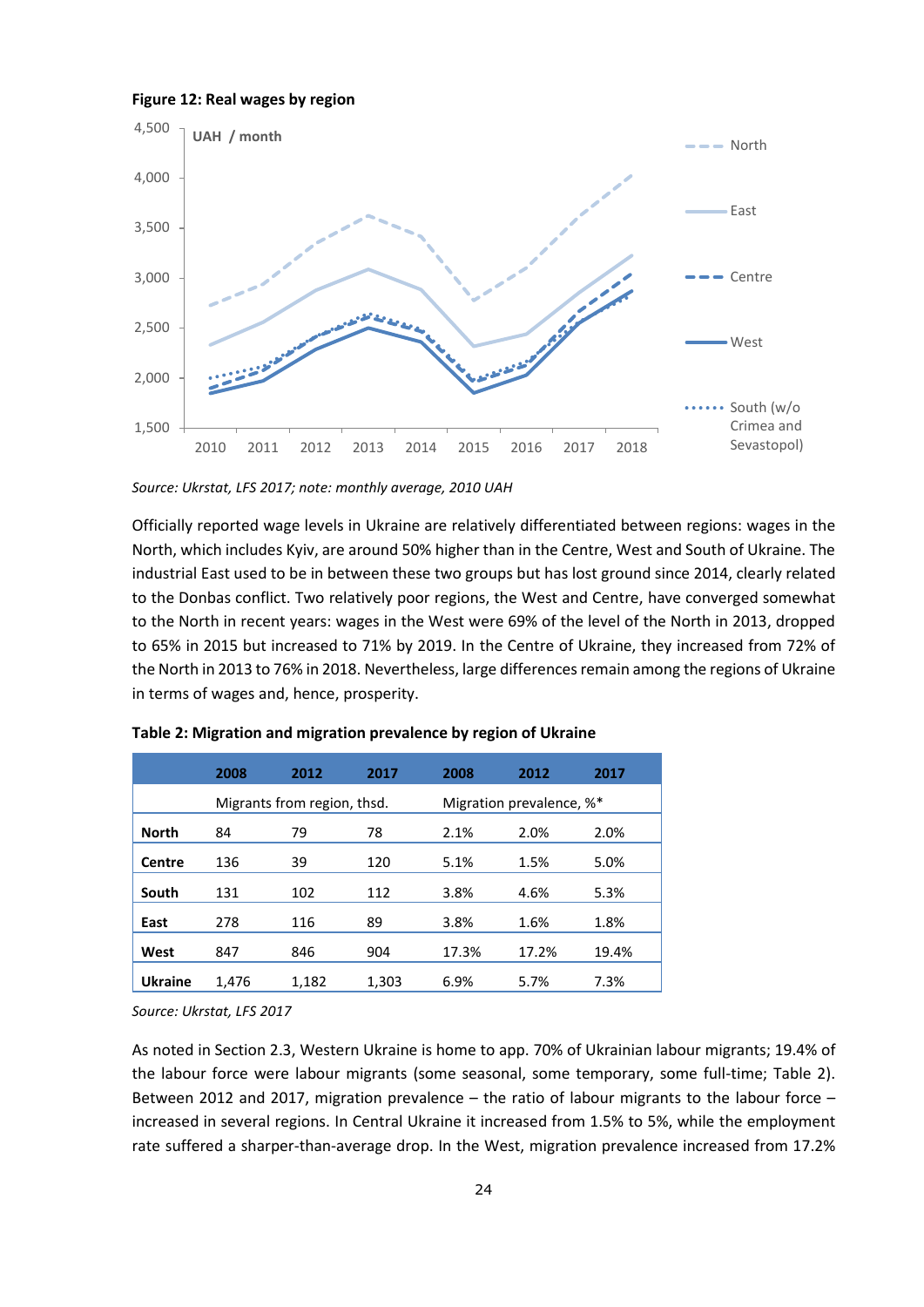to 19.4% without much change in the employment rate; this outcome may be related to the region's geographic proximity to Poland with its strong demand for Ukrainian workers. So, what is the link between changes in migration prevalence and changes in real wages?



**Figure 13: Changes in real wage and migration prevalence by region** 

Figure 13 suggests a positive relationship between rises in migration prevalence and wage increases. The data point for the Eastern region should be ignored because the sharp decline in the real wage there is mainly due to the Donbas conflict. However, the other data points indicate that more migration was indeed correlated with a higher wage increase.





*Source: Ukrstat, LFS 2017; note: GRP for East drops to index value of 71 by 2017* 

Finally, we compare the development of gross regional product (GRP) with changes in migration prevalence. Those regions where migration prevalence grew very little – the North and South – also saw GRP recovering well by 2017 from the 2014 crisis. Both the West and Centre, however, have seen a sluggish (West) to no (Centre) real recovery of GRP. This could indeed explain why migration from these regions has increased the most. The wage increases in these regions could hence be interpreted as linked to a reduction in labour supply in the absence of higher labour demand. Interestingly, this is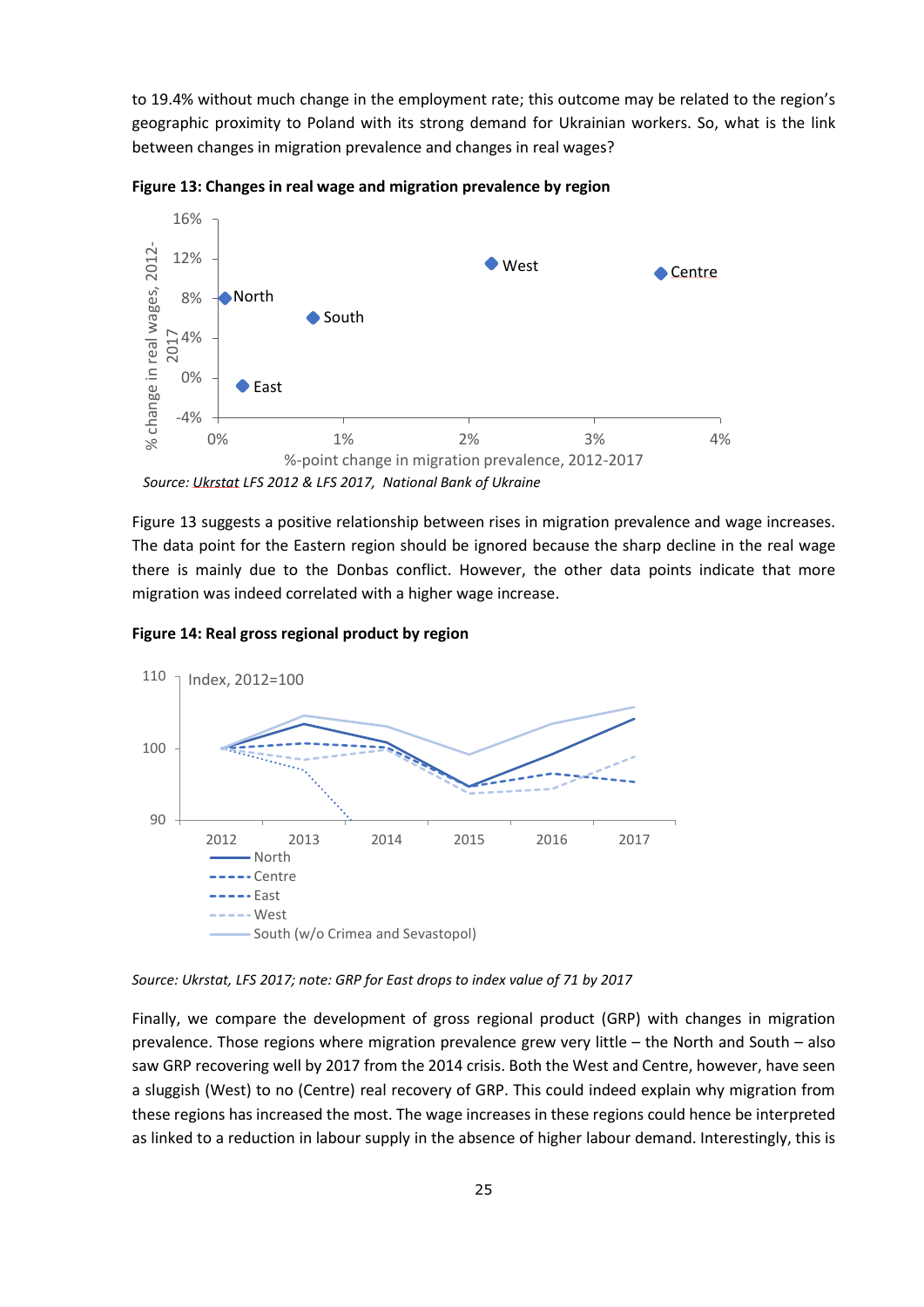somewhat at odds with the frequent perception that growth has mainly taken place in the Western Ukraine since 2014. Due to the conflict and loss of control over areas in Donetsk and Luhansk, the real GRP of Eastern Ukraine in 2017 had dropped to 71% of its 2012 value.

- Regional labour market data shows that the West and Centre of Ukraine experienced higher increases in migration prevalence along with larger real wage increases between 2012 and 2017, confirming the impact of migration on real wage increases.
- The West and Centre of Ukraine also experienced a slower (West) or no (Centre) economic recovery since 2015.
- Migration prevalence did not increase between 2012 and 2017 in the North of Ukraine, which has the highest wage level in the country. The North also experienced the best economic recovery of GRP since 2015.
- The South of Ukraine had the lowest average wages in Ukraine in 2017, but experienced only a small increase in migration prevalence 2012-2017 and also recovered well since 2015.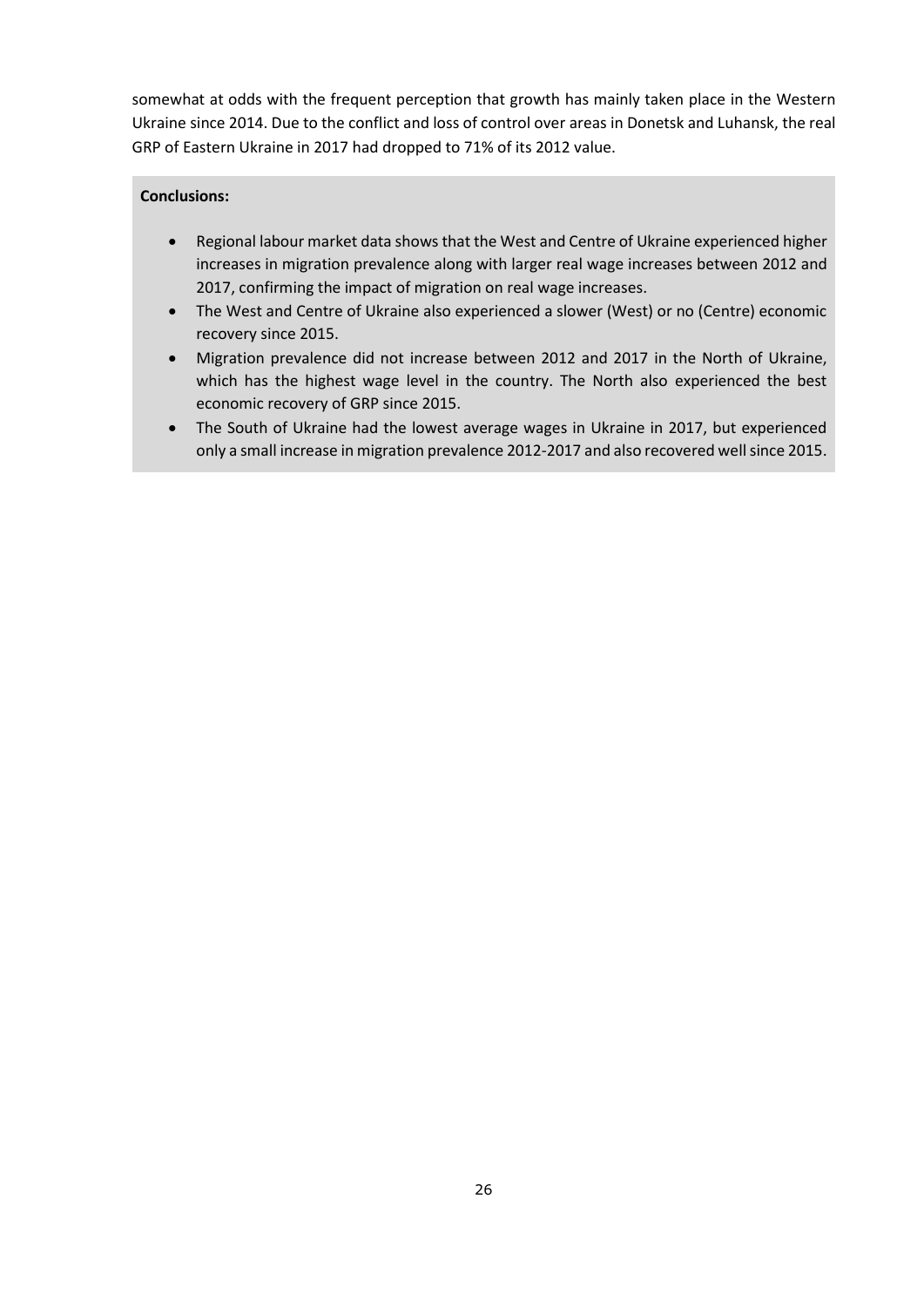## <span id="page-26-0"></span>**5 Macroeconomic effects of migration and remittances in the long run**

Our foregoing analysis (Sectio[n 4\)](#page-20-0) of the effects of emigration on the Ukrainian labour market is complicated by the lack of fully consistent data on migration, domestic employment, labour force, and output, relating to the same territorial base over time. At the same time, some of the observed outcomes – more migrants abroad, growing remittances, real wage growth, stable domestic employment – are broadly consistent with the predictions of economic theory regarding the long-term effects of large inflows of remittances: the currency is expected to appreciate in real terms, raising wages expressed in foreign currency; the international competitiveness of industries producing tradable goods and services declines; and demand for non-tradable goods and services increases along with output.

In this section, we first explain the economic mechanism underlying such a "Dutch disease" effect.*<sup>9</sup>* Then we assess whether recent labour market performance and structural change in Ukraine fit the expected pattern. Our reasoning relies on the distinction between internationally tradable goods and services such as most industrial goods, whose prices are largely determined in the world market; and non-tradable goods and services such as housing, construction, government services, etc. whose prices are determined domestically.

Many migrants send remittances to relatives and friends in their countries of origin. Remittances directly benefit the households that receive them through the usual microeconomic effects, such as less income poverty, higher expenditures on food/ health care/ education, etc. Typically, the additional expenditures not only go towards imports (in which case there would be no large effect on the domestic economy), but also towards domestic, "non-tradable" goods and services. Extra demand for non-tradables raises their prices relative to tradables, drawing additional resources into non-tradables production and causing it to expand. Conversely, the tradable goods sector will shrink while the increased demand for tradables due to remittances will be met through additional imports.

One way to conceptualise the relative price of non-tradables is the average wage (we focus on labour as a ubiquitous non-tradable service) expressed in foreign currency, adjusted for foreign inflation. We may think of this "real foreign-currency wage" as the power to purchase a constant basket of internationally tradable goods. By a simple algebraic transformation, the real wage in foreign currency may be written as the product of the nominal wage adjusted for domestic inflation and the real effective exchange rate based on inflation rates. The country trade weights on which the real effective exchange rate index is based will implicitly determine the foreign currency composite in which the wage is expressed.

In Ukraine, the real foreign currency wage has fluctuated widely since the mid-2000s, demonstrating that it is influenced by many factors that include, but are not limited to, migration and remittances [\(Figure 15\)](#page-27-0). At the same time, the real domestic-currency wage (adjusted for CPI inflation in Ukraine) has followed a strong upward trend since the year 2000, punctuated by temporary declines due to the

<sup>9</sup>  *This effect is similar to, but analytically separate from the Balassa Samuelson effect (Grui, Vdovychenko, 2019) – the notion that through economic development or successful systemic transformation, the productivity of the tradable goods sector rises rapidly, in turn raising wages in both tradable and non-tradable goods sectors, and ultimately causing the relative prices of non-tradables to increase (i.e. a real appreciation). Here the key is differential productivity growth, whereas the Dutch disease effect is driven by additional demand for non-tradable goods and services through higher disposable income from remittances.*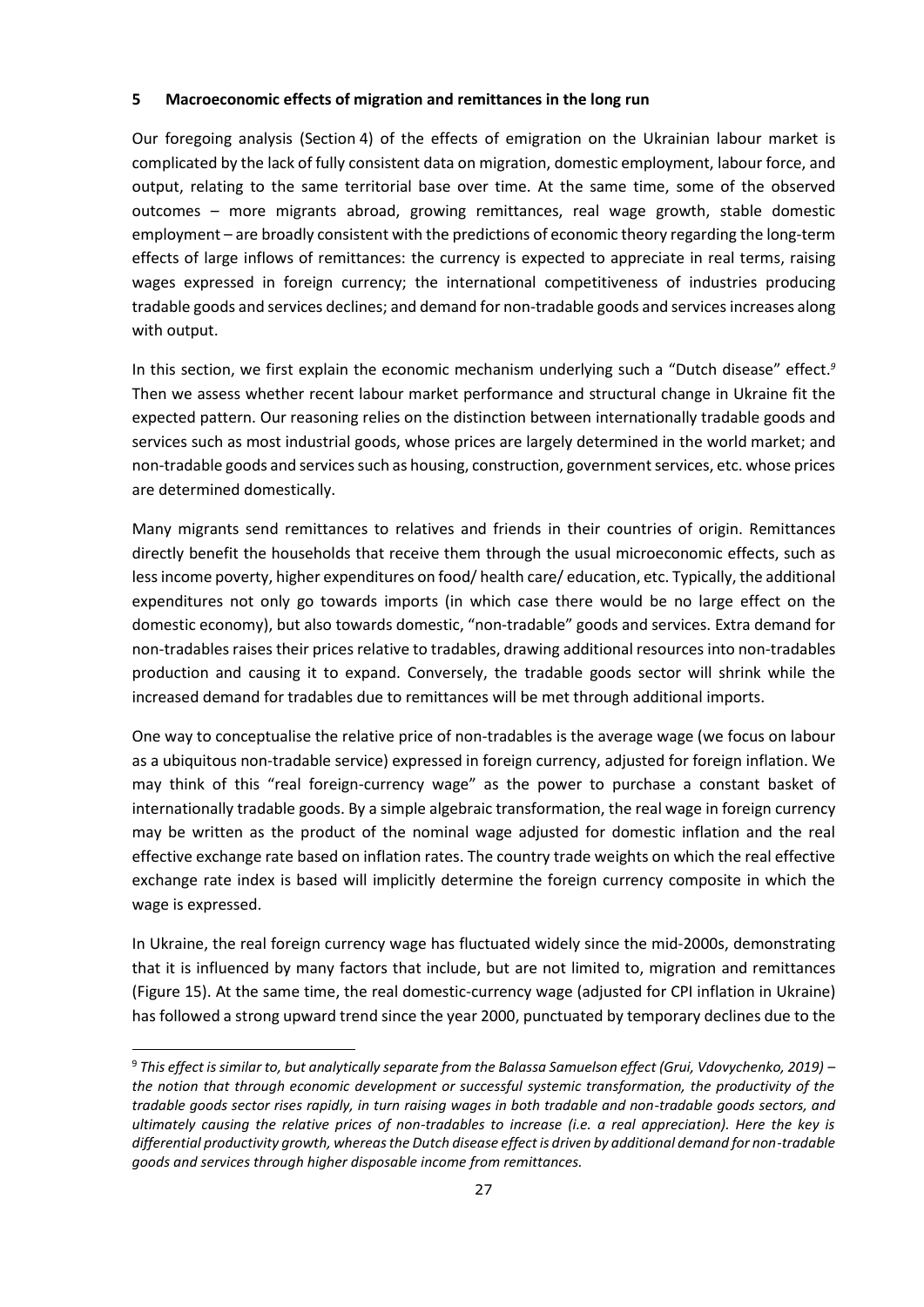2009 and 2014 crises and subsequent recoveries. Overall, the purchasing power of the average wage in Ukraine in 2018 was five times as large as in 2000.

While this is an impressive gain, it is also a development to be expected (or at least, hoped for) in a transition economy that underwent a profound systemic transformation during the 1990s and has since gradually recovered, with substantial economy-wide productivity growth as a result of restructuring. However, even today (data of September 2019), the headline average monthly wage in Ukraine is still below EUR 400, leaving a large wage differential with all EU member states and strong incentives for emigration.



<span id="page-27-0"></span>

*Source: Ukrstat, LFS 2017; indices: 2010 = 100* 

The international competitiveness of Ukrainian firms may be assessed on the evolution of the real foreign currency wage. Until 2013, with a broadly stable real exchange rate, this indicator increased more or less in line with the real domestic-currency wage. When the exchange rate peg was abandoned in early 2014, the Hryvnia depreciated sharply and has only partly recovered since. As a result, the real foreign-currency wage fell rather more sharply than the real domestic-currency wage between 2013 and 2015; despite a rapid recovery, it had not regained its 2013 level by 2018. This development mirrors the evolution of the real exchange of the Hryvnia relative to the euro, based on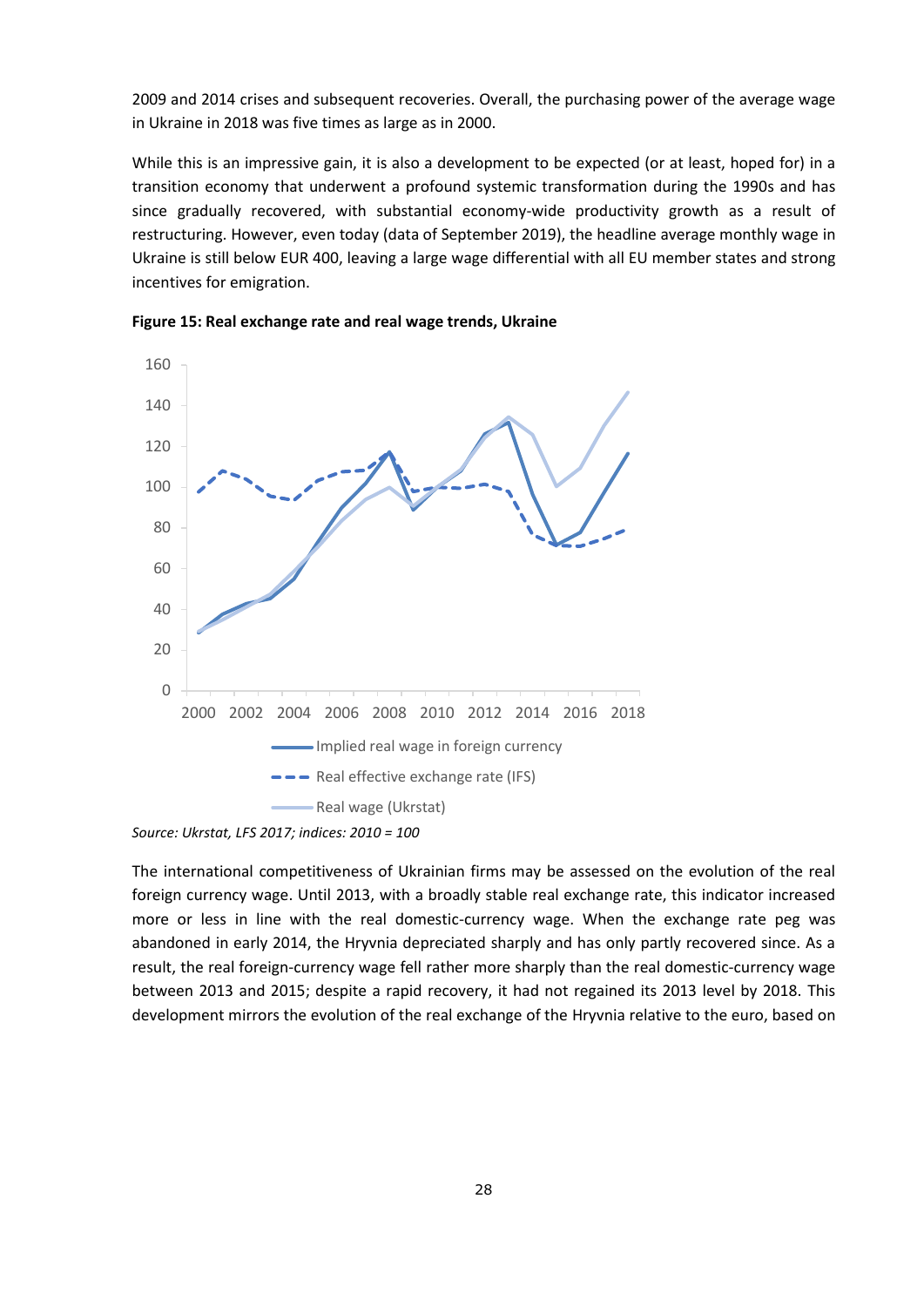unit labour costs (se[e Figure](#page-20-2) 10 above); this is noteworthy because, although the two indicators have their respective strengths and weaknesses, they both point in the same direction.*<sup>10</sup>*

Zooming in on the very recent past, it is also true that the real foreign-currency wage has increased by more than half since hitting rock bottom in 2015 (we discuss this recent development in Section [4](#page-20-0)  above). This wage growth may have presented challenges to Ukrainian firms that face competition in European and global markets and rely heavily on cheap labour. It also seems plausible (see Sectio[n 4\)](#page-20-0) that emigration to Poland during this period (app. 1% of the labour force annually) has reduced the domestic labour supply and sustained the wage recovery.

At the same time, a strong Dutch disease effect would depend on rapidly growing migrant remittances. However, remittances remained fairly constant at 8% of GDP from 2015 to 2018 (Sectio[n 2.4\)](#page-14-0). Thus, there is little evidence to date that migration and remittances have produced a Dutch disease effect that threatens the international competitiveness of Ukrainian industries producing tradable goods and services. Even if there were a Dutch disease effect due to remittances, this would be problematic mainly if remittances were volatile – for which, again, there is little evidence (Section [2.4\)](#page-14-0).

- Taking a long-term view, the real wage in Ukraine, adjusted for domestic inflation, has grown strongly since 2000, consistent with a broadly successful systemic transformation of the Ukrainian economy.
- The average Ukrainian wage expressed in foreign currency, adjusted for foreign inflation ("real foreign currency wage"), has fluctuated widely since the mid-2000s, reflecting the 2009 and 2014/15 macroeconomic crises and subsequent recoveries as well as the depreciation of the Hryvnia after the abandonment of the exchange rate peg in early 2014.
- The real foreign-currency wage may be interpreted as a broad indicator of the international competitiveness of the Ukrainian economy relative to all its trading partners. While fluctuating strongly, it stood at the same level in 2018 as in 2008, suggesting no long-term loss in competitiveness.
- As remittances have been broadly stable since 2015 relative to GDP, there is little evidence that a Dutch disease effect, which would depend on rapidly growing remittances, has played a large role in wage growth since 2015.

<sup>10</sup> *Relative unit labour costs are a more precise measure of competitiveness, but here relate only to one trading partner (the Eurozone). By contrast, the real foreign-currency wage is calculated on the basis of consumer price inflation (which includes non-tradable goods and services that are not relevant for international competitiveness), but accounts for all trading partners.*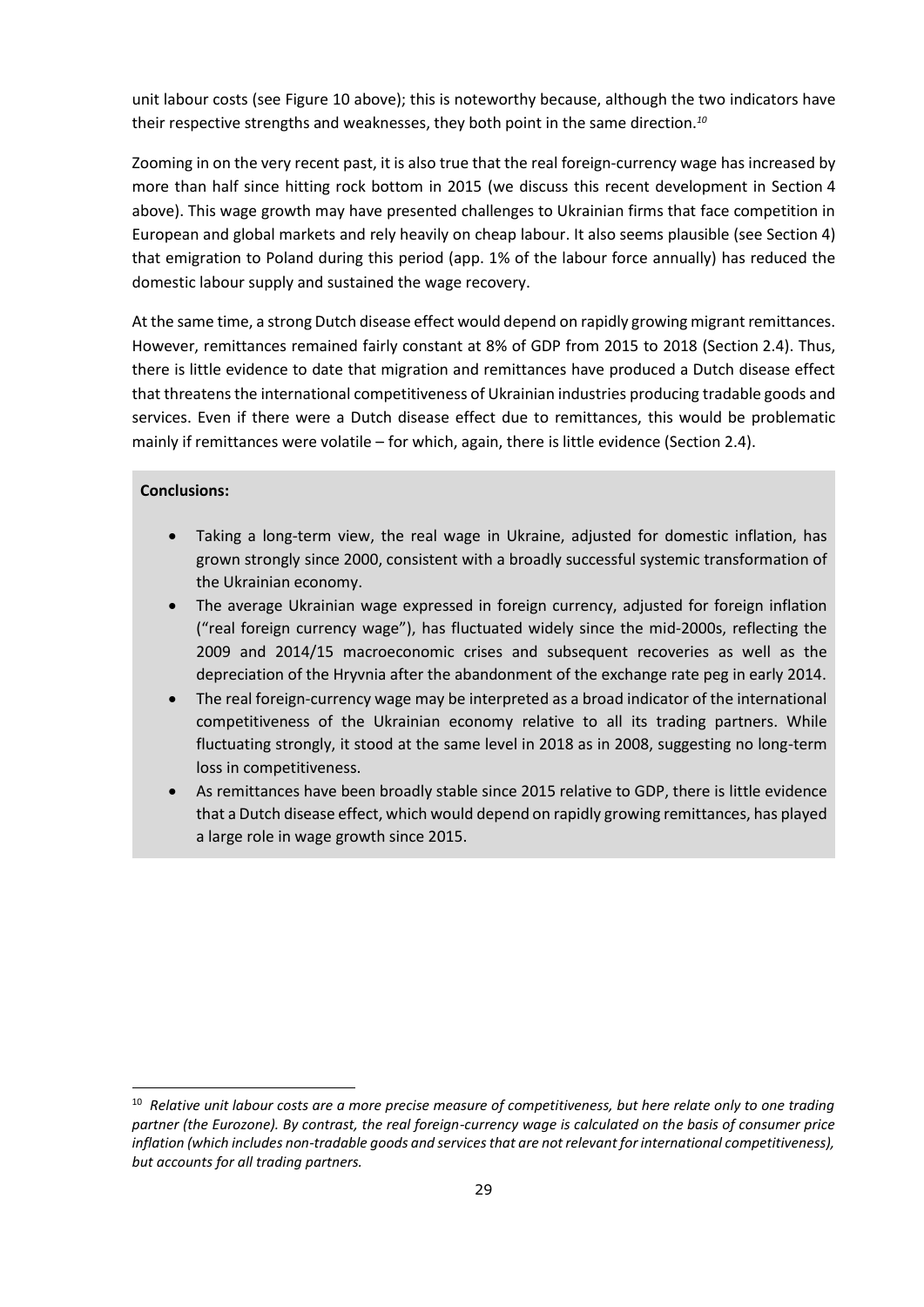## <span id="page-29-0"></span>**6 Policy implications**

Labour migration has become an important factor that economic policy must take seriously. Working abroad sustains the livelihoods of at least 2 million Ukrainian migrants and their dependents. Many migrants remain members of a household in Ukraine, while others have moved abroad more permanently. Migrant remittances amount to 8% of GDP. They directly sustain the livelihoods of several million Ukrainians and provide a stable source of foreign exchange earnings for the Ukrainian economy. EU countries now host up to 3 out of 4 Ukrainian migrants and are the source of two thirds of migrant remittances.

There is a distinct possibility that net emigration will continue in the short to medium term, especially to EU member states (see below). This said, even with its present importance to the livelihoods of millions of Ukrainians and to the external financing of the Ukrainian economy, **the Government of Ukraine should mainstream migration in its strategic policy planning** to harness the benefits of migration for the development of Ukraine and to address challenges in a proactive and timely manner. In this chapter, we discuss important policy challenges and possible responses.

## Need for more statistical data

A recurring theme in this study has been the lack of comprehensive and up-to-date information on crucial aspects of labour migration from Ukraine – including the number of migrants abroad, their patterns of migration, remittance behaviour, and links with households in Ukraine. The Labour Force Survey (LFS) special module on migration covers an important sub-group of migrants: those who are still member of a household in Ukraine. So far, however, it has been conducted only every four to five years (2008; 2012; 2017) on the grounds that emigration is not an important and rapidly developing issue in Ukraine. While this may have been true in 2008 or 2012, it was hardly still true in 2017, and this study demonstrates that migration now creates important opportunities and poses challenges that policymakers may want to address in a timely manner at many different levels. More and better data are urgently needed to do so.

A crucial first step will be to include questions on migration experiences of current or former household members in the forthcoming population census for Ukraine. As the census forms the basis of the sampling schemes of the main household surveys (LFS and Household Budget Survey - HBS), census information on migration experiences will be important to ensuring that the household surveys generate reliable information about migration (LFS) and the use of remittances (HBS).

Second, the next **LFS migration module** is currently scheduled for 2022. Since migration is now an important issue, the module **should be implemented more often (preferably, every year).** The module planned for 2022 should be brought forward as much as possible: if possible, to 2020 or, alternatively, at least to 2021.

Third, many high-emigration countries use the regular (quarterly) LFS to generate information about the evolution of employment not only in the domestic economy, but also abroad. Given the importance of migration to the Ukrainian economy today, **questions on migration should be added to the regular LFS at short notice** to get a better handle on the number of migrants (from among the households covered by the LFS), destination countries, and patterns of migration.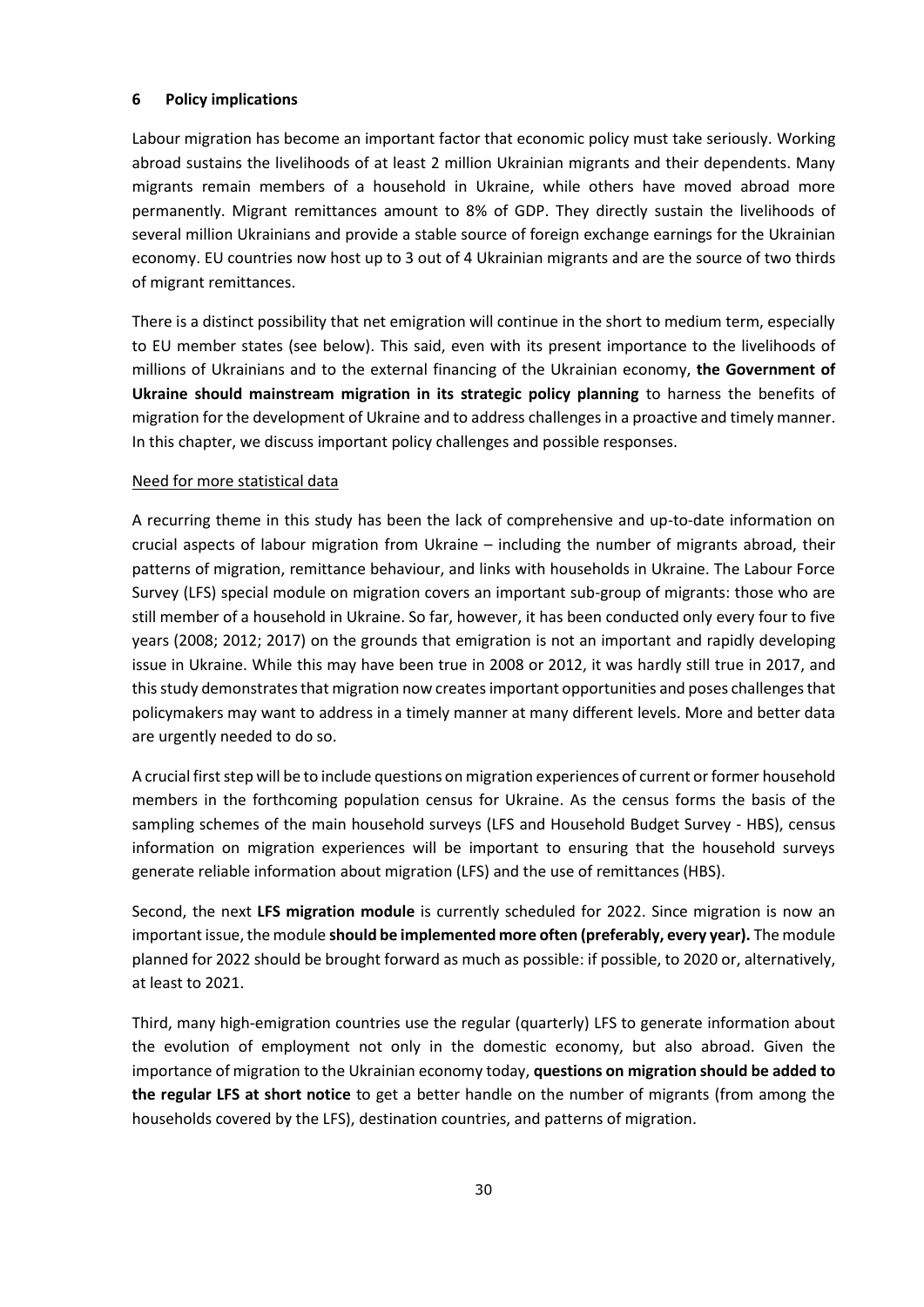All these data would only cover migrants that are (or were at one time) members of a current household in Ukraine. Thus, these measures exclude permanent migrants that have left Ukraine in recent years, may still have links with the Ukrainian economy, may even consider returning to Ukraine, and will most often live and work abroad with regular status. Without consistent information on this important group, it will be difficult to produce reliable population statistics for Ukraine. One possible source of information that could be exploited more fully is partner country **data based on work visa and administrative registers**, especially from EU member states. Combined with **information on border crossings**, such data may help to generate more comprehensive estimates of the population and labour force and improve data collection accordingly.

Similarly, remittances data in the balance of payments rely on partner country information on informal remittances to Ukraine. Given the growing share of migrants in Poland where informal remittances are wide-spread, it seems worth exploring whether the findings of in-depth research such as Growiec et al. (2019) on the number of migrants, their labour input in the Polish economy, and their conditions of work can be translated into innovations in data collection on remittances jointly by the two central banks.

#### Will net emigration remain strong?

Migration already now has reached a level of magnitude that justifies mainstreaming it as a factor into strategic policy planning as a whole. In order to accurately design specific policy responses, an important question is whether net emigration will continue or whether the number of migrants possibly reached a plateau the current level. The short answer to this important question is that existing data are too sketchy to provide a reliable answer. This is in itself a problem and points back to the need to collect more frequent and comprehensive data on migration.

This said, the recent research paper by Growiec et al. (2019) provides robust evidence that the number of Ukrainian migrants in Poland (measured in full-time equivalents) has increased from approximately 200,000 in 2014 to about one million in 2018. It appears that easy access to the Polish labour market and the opportunities created by EU visa liberalisation for job search and informal work in the EU have been game-changers and have created a new dynamic of emigration and wage growth.

It is difficult to predict how long this dynamic may continue. Recent wage increases in Ukraine must have reduced the wage gap between Ukraine and most EU member states substantially; anecdotally, wages for construction workers in Kyiv are now competitive with Poland after taking into account differences in the cost of living and the non-monetary costs of migration such as being separated from one's family members. On the other hand, the wage differential between Ukraine and EU member states remains large. Furthermore, real wages in Poland have grown by nearly 18% from 2015 to 2018, turning wage convergence into an exercise of shooting for a moving target.

Thus, **it seems unlikely that net emigration from Ukraine will suddenly stop**. In any case, the number of Ukrainian labour migrants abroad is already so large that migration affects many distinct policy areas and the best response for the Government of Ukraine is to mainstream migration in its strategic policy planning. In the remainder of this chapter, we first discuss key economic challenges posed by present and future emigration and then turn to possible policy responses.

#### Economic challenges of high and growing labour migration from Ukraine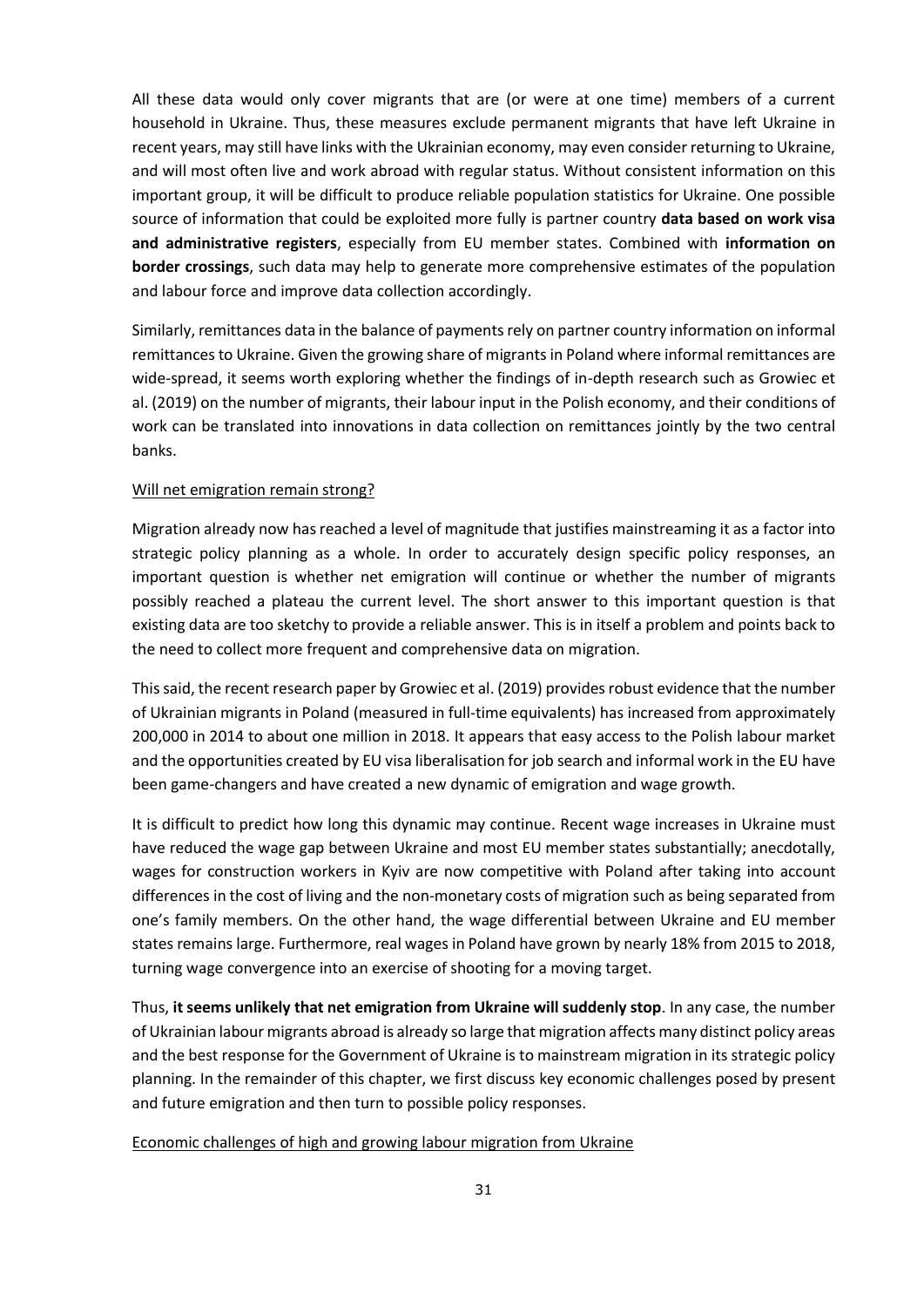The recent growth in the number of Ukrainian labour migrants, especially in Poland, along with likely future net emigration, poses at least four challenges to policymakers in Ukraine. First, **regional economic development within Ukraine may diverge more widely**, with disadvantaged regions experiencing a combination of poor economic opportunities, low growth, high emigration, accelerated population aging, and strains on public infrastructure and service provision. The large share of Western Ukraine in the number of migrants abroad and ongoing discussion on the effects of wage growth on investment and long-term growth in Western Ukraine illustrate these concerns.

Second, migrants' incomes are normally subject to income tax and social security contribution in the destination country. If migrants or their family members continue to live in Ukraine and use public infrastructure or services that are funded from Ukrainian tax revenue, this may **strain the government budget** (and be considered unfair by taxpayers within Ukraine). It is worth noting that this effect will be mitigated to the extent that remittances (even when transferred through informal channels) lead to higher imports on which import VAT and customs duties are effectively assessed.

Third, **a growing share of each cohort of young Ukrainians leaving the education system will be headed for work or further study abroad**. This should be taken as a fact and not as a disincentive for providing citizens with a good education system. The better the education and vocational training systems prepare students for all opportunities that they may encounter, the better they will serve their purpose to benefit the Ukrainian population.

Fourth, even when a large proportion of remittances comes to Ukraine through informal channels, the **financial system will still have to handle growing inflows of foreign exchange transparently and safely**. Macroeconomic policies may need to identify and probably accommodate inflationary pressures that may result from growing demand for non-tradable goods and services and the resulting structural change in the economy (including such phenomena as real estate booms).

## Policy responses

As there are many countries that experience large emigration, there is a good understanding among the international academic and policy communities about what constitutes good practice in each policy area (or at least, there are debates that Ukrainian authorities may draw on as they prepare to face challenges going forward).

Above all, the Ukrainian authorities need to be aware that potential migrants compare their living conditions and prospects at home with how they expect to fare in possible destination countries; on this basis, they decide whether to emigrate or not. If young Ukrainians feel that their prospects in Ukraine are uncertain or uninspiring, they will continue to emigrate in growing numbers. Importantly, the cost of emigration will continue to decline as more migrants are abroad already and form networks that facilitate economic and social integration in destination countries for newcomers. **Authorities can best address the challenges that may arise from emigration by pushing ahead with reforms to create favourable conditions for economic growth and social development in Ukraine.** If young Ukrainians are confident about the future of their country and their own prospects, they are less likely to emigrate and more likely to return at a later stage.

There is a wide-ranging discussion, first, on what policies will effectively **counteract regional economic divergence**. Discussions address critical infrastructures whose functioning the central government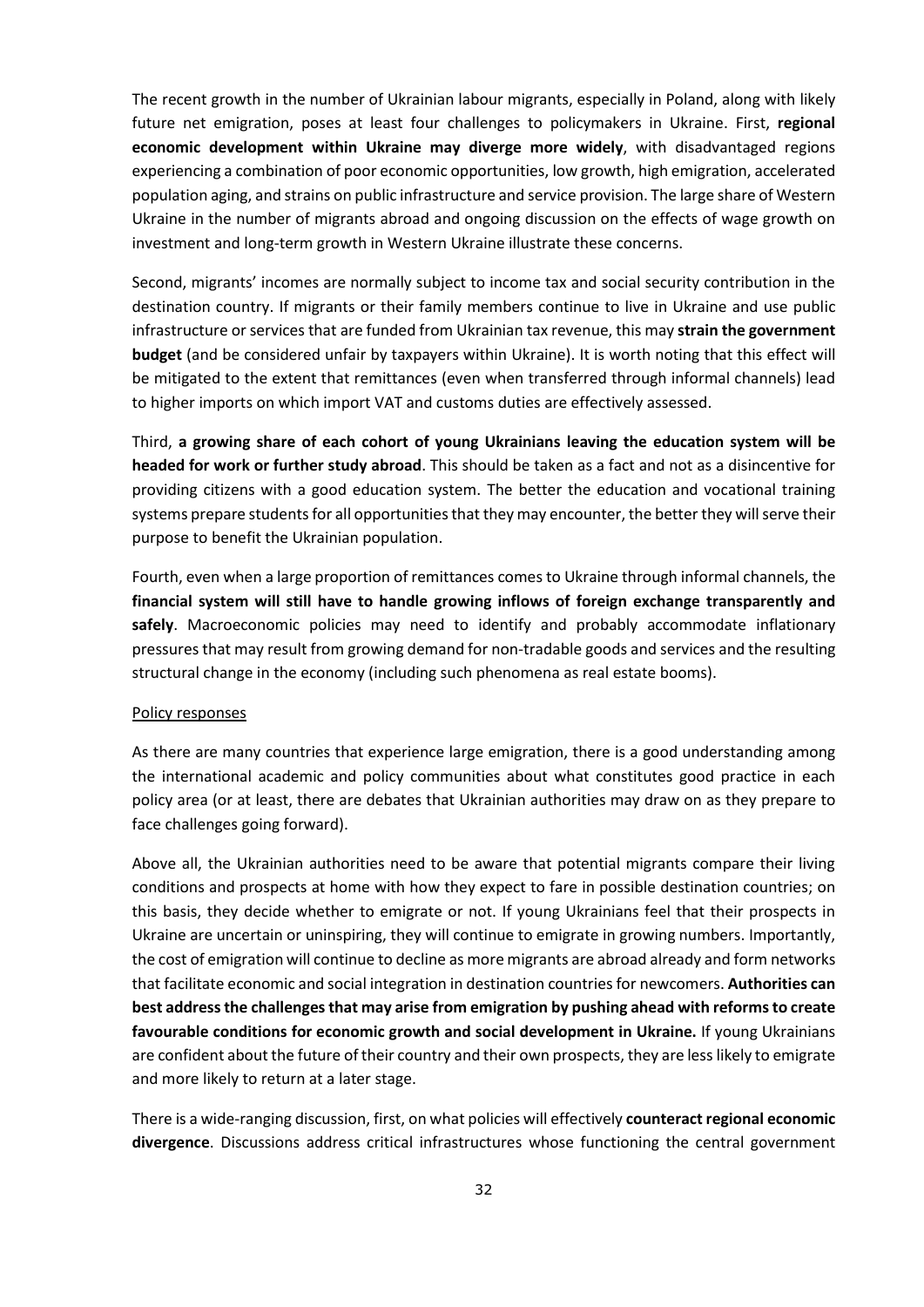should actively guarantee, such as transport, broadband internet, schools, health care, and social services; as well as strategies for systematically withdrawing certain layers of government services when population density simply falls too low. More active forms of intervention may include subsidies for investment (domestic or foreign) in disadvantaged regions; such subsidies may be justified by the positive external effects of additional economic opportunities. In an aging society, many related challenges will also have a regional dimension. Quite irrespective of the extent of future emigration, it will be helpful if authorities have a long-term strategy to address regional divergences.

Second, regarding the fiscal impact of emigration, various economists have proposed various types of taxes on migrant incomes to channel some of the productivity gains due to migration from migrants to those in countries of origin or destination that may be disadvantaged by migration. For many good reasons, however, these ideas have never been put into practice in earnest. In particular, it would be **impractical and counterproductive to attempt to tax remittances** because migrants would likely use informal transfer channels instead of formal ones to avoid taxes. At the same time, if more remittances were transferred formally and saved in the financial system, financial development would be enhanced (see below).

To ensure that migration benefits not only migrants but also those who stay at home, many governments now engage in **Diaspora policies** to harness migration and remittances for development. Diaspora policies may seek to **encourage migrant transnationalism and philanthropy, circular patterns of migration, and Diaspora involvement in firms, research and education, and civil society institutions at home**.

Migrants are often vulnerable in their destination countries because they are unfamiliar with local conditions, do not speak the local language, or because of their legal status. Therefore, a good starting point for Diaspora policies would be to provide support services to migrants that will make their position more secure and enable them to get the best out of their migration experience, such as **consular or employment services or advice on legal and administrative issues** faced by migrants at home or at destination. Given the large number of Ukrainians already abroad, such measures will be useful with or without any increase in migration.

Third, to be useful to young Ukrainians, the **education and vocational training systems need to equip students with the right skills to work in Ukraine as well as abroad**. This may take many forms, from the teaching of relevant foreign languages to setting up skill partnerships where Ukrainian students receive vocational training and certificates that are recognized in Ukraine as well as in key destination countries.

Fourth, measures to encourage more formal transfers of remittances may start with the ongoing efforts (World Bank/ G7) to **reduce the cost of sending remittances through formal channels**. Specifically, Ukraine may build on these efforts to work with destination country governments to reduce the cost of sending remittances to Ukraine from the EU. In other countries with large incoming remittances, there have been campaigns to strengthen financial literacy and financial integration, particularly among households that receive remittances. Fees from handling remittances may strengthen the financial sector institutions involved, while their role also requires scrutiny as part of financial sector supervision. If remittances are large enough to affect relative prices and the sector structure of the economy, **macroeconomic policies may need to accommodate these possible price**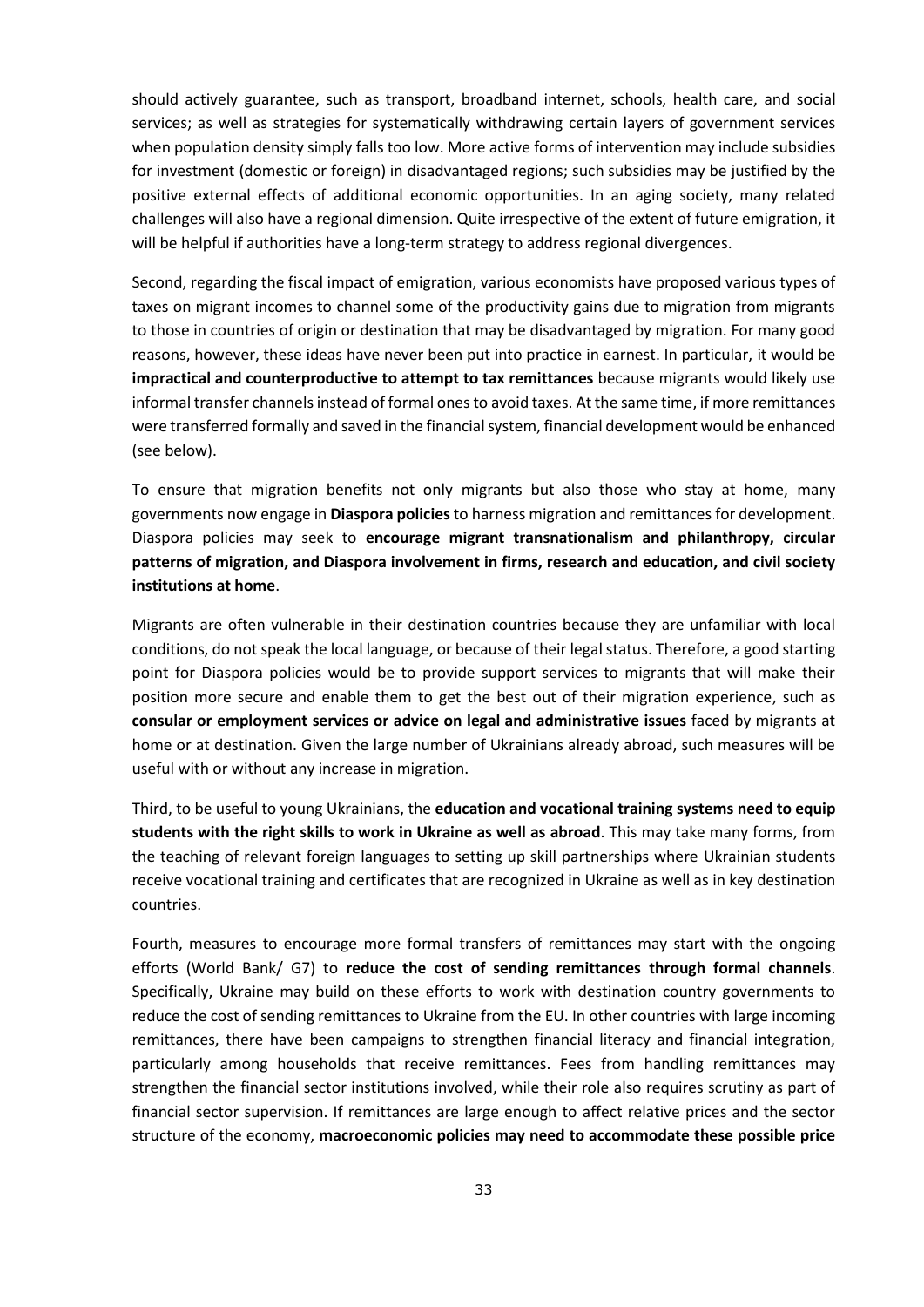**level effects** and not mistake them for inflationary pressures that should be addressed through a contractionary policy stance.

- There is an urgent need for more comprehensive and frequent statistical data on migration and remittances. Priority measures include introducing questions on migration experiences of past and present household members in the forthcoming census; annual LFS modules on migration (which are currently implemented only every five years); and introducing questions on migration of household members in the regular LFS.
- In the absence of better data, it is difficult to assess the likelihood that the number of migrants abroad will continue to grow as in the recent past (although it is difficult to see why net emigration should suddenly come to a halt). However, even today, migration is important enough to the Ukrainian economy to mainstream it in strategic policy planning.
- A (likely) further increase in the number of labour migrants will exacerbate several current policy challenges:
	- $\circ$  Regional divergence: Some regions are particularly affected by emigration and face the prospect of an aging population, lack of incentives for public and private investment, and, hence, slower economic growth.
	- o Public finance: Migrants normally pay taxes and pensions contributions in their destination countries, while they themselves or their household members may use public services in Ukraine.
	- $\circ$  Education and vocational training: With a substantial share of each cohort of young Ukrainians now headed abroad, schools, universities, and vocational training institutions need to equip students with the necessary language, educational, and professional skills to allow them to succeed in a wide variety of settings.
- The following measures will help to counter these challenges:
	- o Regional policies to reduce regional divergence: maintenance of key infrastructures; a structured response to falling population density; investment promotion.
	- $\circ$  Harness the benefits of migration for migrants as well as those who stay behind in Ukraine by assisting Ukrainian migrants/ Diaspora abroad through consular and employment services and legal advice; introduce Diaspora policies to encourage the involvement of Ukrainians abroad in the economy and society at home
	- o Equip students with the right skills for work in Ukraine and abroad
	- $\circ$  Encourage the use of formal transfer channels for remittances and financial development by lowering the cost of sending remittances formally from the EU to Ukraine and improving financial literacy
- Above all, migration intentions are strongly influenced by (especially young) people's expectations for the economic and social development of their home country compared to potential countries of destination. By implementing comprehensive economic reforms now, Ukraine has the opportunity to create favourable conditions for economic growth and social development that will encourage young Ukrainians to invest in a future in Ukraine.